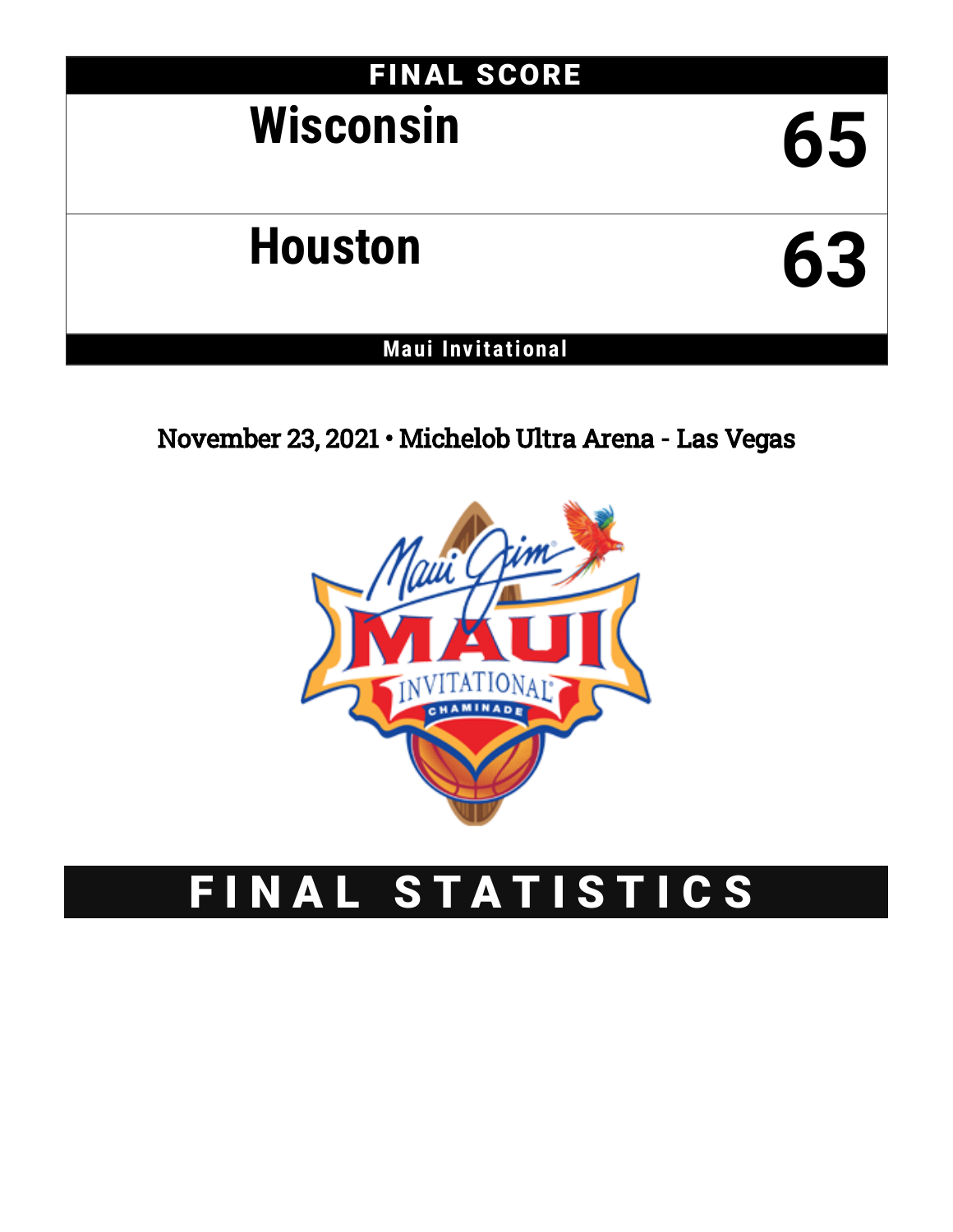### **Official Box Score Wisconsin vs Houston Game Totals -- Final Statistics November 23, 2021 at Michelob Ultra Arena - Las Vegas**



# **Wisconsin 65**

| No. | Player                  | S  | <b>Pts</b> | FG        | 3FG      | FT        | 0R | DR | TR             | PF             | A        | TO       | <b>B</b> lk | Stl          | Min | $+/-$          |
|-----|-------------------------|----|------------|-----------|----------|-----------|----|----|----------------|----------------|----------|----------|-------------|--------------|-----|----------------|
| 01  | DAVIS, JOHNNY           | G  | 30         | $10 - 18$ | 4-7      | $6-6$     | 0  | 4  | 4              |                |          | 2        |             | 4            | 37  | 2              |
| 05  | WAHL, TYLER             |    | 9          | $4 - 10$  | $0 - 2$  | $1 - 2$   |    | 6  |                | 2              |          | 0        | 0           | 0            | 32  | $\overline{2}$ |
| 22  | <b>CROWL, STEVEN</b>    | F  | 8          | $3-6$     | $1 - 4$  | $1 - 2$   | 0  | 1  |                | 4              | 0        |          |             |              | 23  | 8              |
| 23  | <b>HEPBURN, CHUCKY</b>  | G  | 3          | $1 - 4$   | $1 - 4$  | $0 - 0$   | 0  | 4  | 4              | $\overline{2}$ | 3        | 3        |             | 0            | 31  | -1             |
| 34  | DAVISON, BRAD           | G  | 9          | $2-6$     | $1-5$    | $4 - 4$   | 0  | 4  | 4              | 4              | 2        |          | 0           | 1            | 28  | 0              |
| 02  | DAVIS, JORDAN           | G  | $\Omega$   | $0 - 0$   | $0 - 0$  | $0 - 0$   | 0  | 1  |                |                | $\Omega$ | $\Omega$ | $\Omega$    | $\mathbf{0}$ | 5   | $-2$           |
| 11  | <b>BOWMAN II, LORNE</b> | G  | 2          | $1 - 1$   | $0 - 0$  | $0 - 1$   | 0  | 0  | 0              |                | 0        |          | 0           | 0            | 13  | 3              |
| 14  | <b>GILMORE, CARTER</b>  | F. | $\Omega$   | $0 - 1$   | $0 - 1$  | $0 - 0$   | 0  | 0  | 0              |                |          | 0        | 0           |              | 9   | $\mathbf 0$    |
| 20  | CARLSON, BEN            |    | 4          | $2 - 3$   | $0 - 1$  | $0 - 0$   | 0  | 2  | $\overline{2}$ | 0              | 2        | 0        |             | 0            | 11  |                |
| 33  | <b>VOGT, CHRIS</b>      | С  | $\Omega$   | $0 - 0$   | $0 - 0$  | $0-0$     | 0  | 2  | $\overline{2}$ | 3              |          | 0        | $\Omega$    | 0            | 10  | -9             |
|     | TEAM                    |    |            |           |          |           |    | 2  | 3              | 0              |          | -1       |             |              |     |                |
|     | <b>TOTALS</b>           |    | 65         | 23-49     | $7 - 24$ | $12 - 15$ | 2  | 26 | 28             | 19             | 11       | 9        | 3           |              | 200 |                |

| 2nd Half                            | 7-21      | 33% | 0-9  | $00\%$ | $11 - 12$ | 92% |
|-------------------------------------|-----------|-----|------|--------|-----------|-----|
| 1st Half                            | $16 - 28$ | 57% | 7-15 | 47%    | $1 - 3$   | 33% |
| <b>Shooting By Period</b><br>Period | FG        | FG% | 3FG  | 3FG%   | FT        | FT% |

*Deadball Rebounds:* 1,0 *Last FG:* 2nd-02:43 *Biggest Run:* 13-0 *Largest lead:* By 20 at 1st-00:46 *Technical Fouls:* None.

# **Houston 63**

| No. | Plaver                | S  | Pts | FG.      | 3FG      | FТ       | OR | DR | TR | PF       | A  | TO      | <b>B</b> lk | Stl | Min        | $+/-$ |
|-----|-----------------------|----|-----|----------|----------|----------|----|----|----|----------|----|---------|-------------|-----|------------|-------|
| 00  | <b>SASSER, MARCUS</b> | G  | 11  | $4 - 12$ | $3 - 7$  | $0 - 0$  | 0  | 2  | 2  | 2        | 2  | 4       | 0           | 3   | 38         | $-1$  |
| 04  | MOORE, TAZE           | G  | 0   | $0 - 6$  | $0 - 4$  | $0 - 0$  |    | 2  | 3  |          | 0  |         |             | 0   | 16         | $-2$  |
| 11  | <b>EDWARDS, KYLER</b> | G  | 18  | $6 - 10$ | $6 - 8$  | $0 - 0$  |    | 4  | 5  | 2        | 1  | 3       | $\Omega$    |     | 34         | 1.    |
| 32  | <b>CHANEY, REGGIE</b> | F. |     | $3 - 3$  | $0 - 0$  | $1 - 4$  | 0  | 5  | 5  | 3        | 0  | 0       | $\Omega$    | 0   | 20         | $-5$  |
| 35  | WHITE JR, FABIAN      | F  | 4   | $2 - 4$  | $0 - 1$  | $0 - 0$  |    | 3  | 4  | 2        |    | 0       | $\Omega$    |     | 26         | 12    |
| 01  | SHEAD, JAMAL          | G  | 8   | $3 - 7$  | $0 - 1$  | $2 - 4$  |    |    | 2  | 3        | 5  | 2       | $\Omega$    |     | 21         | 2     |
| 12  | MARK, TRAMON          | G  | 8   | $3-6$    | $0 - 0$  | $2 - 2$  | 0  | 2  | 2  | 2        | 1  | 0       | 0           | 0   | 14         | -1    |
| 13  | ROBERTS, J'WAN        | F  | 5   | $1 - 5$  | $0 - 2$  | $3 - 4$  | 3  | 3  | 6  | 0        | 0  | 2       |             |     | 19         | $-12$ |
| 25  | CARLTON, JOSH         | F  | 2   | 1-1      | $0-0$    | $0 - 1$  | 0  | 3  | 3  | 3        | 0  | 0       | 0           | 0   | 13         | -4    |
|     | <b>TEAM</b>           |    |     |          |          |          | 3  |    | 4  | $\Omega$ |    | 0       |             |     |            |       |
|     | <b>TOTALS</b>         |    |     | 63 23-54 | $9 - 23$ | $8 - 15$ | 10 | 26 | 36 | 18       | 10 | $12 \,$ | 2           |     | <b>200</b> |       |

| <b>Shooting By Period</b><br>Period | FG    | FG%   | 3FG      | 3FG%       | FТ       | FT%   |
|-------------------------------------|-------|-------|----------|------------|----------|-------|
| 1st Half                            | 7-27  | 26%   | $2 - 10$ | <b>20%</b> | 4-5      | 80%   |
| 2nd Half                            | 16-27 | 59%   | 7-13     | 54%        | 4-10     | 40%   |
| Game                                | 23-54 | 42.6% | $9 - 23$ | 39.1%      | $8 - 15$ | 53.3% |

*Deadball Rebounds:* 2,0 *Last FG:* 2nd-00:40 *Biggest Run:* 10-0 *Largest lead:* By 0 at - *Technical Fouls:* None.

| Game Notes:                               | <b>Score</b>                             | 1st | 2 <sub>nd</sub> | тот | <b>Points</b>     | <b>WIS</b>     | <b>HOU</b>     |
|-------------------------------------------|------------------------------------------|-----|-----------------|-----|-------------------|----------------|----------------|
| Officials: Mike Reed, Don Daily, AJ Desai | <b>WIS</b>                               | 40  | 25              | 65  | In the Paint      | 26             | 26             |
| Start Time: 05:03 PM ET                   | HOU                                      | 20  | 43              | 63  | Off Turns         |                |                |
| End Time: 07:00 PM ET                     |                                          |     |                 |     | 2nd Chance        |                |                |
| Game Duration: 1:57<br>Neutral Court:     | WIS led for 38:36. HOU led for 0:00.     |     |                 |     | <b>Fast Break</b> |                |                |
|                                           | Game was tied for 1:24.<br>Times tied: 0 |     | Lead Changes: 0 |     | Bench             |                | 23             |
|                                           |                                          |     |                 |     | Per Poss          | 1.066<br>29/61 | 1.000<br>28/63 |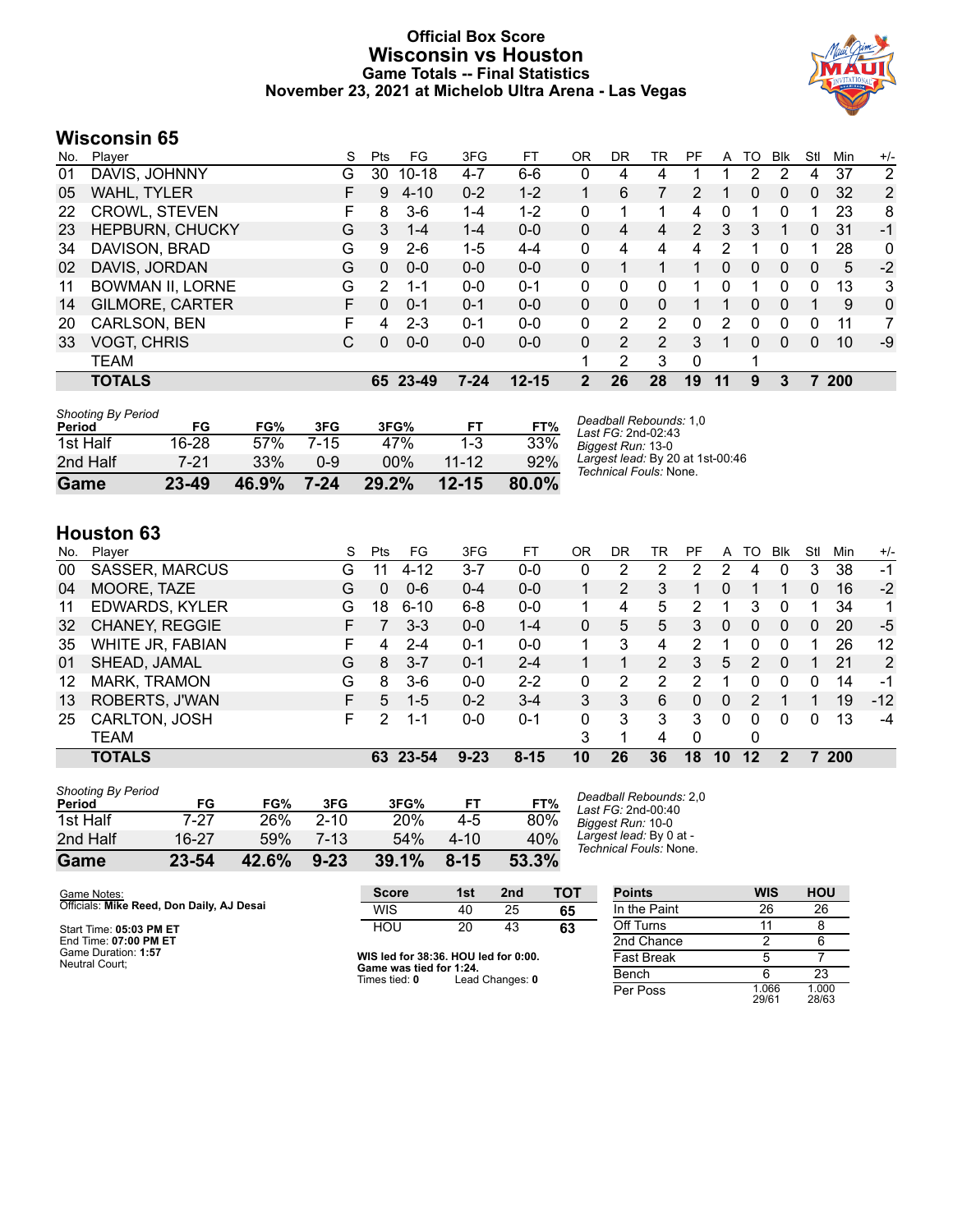### **Official Box Score Wisconsin vs Houston First Half Statistics Only November 23, 2021 at Michelob Ultra Arena - Las Vegas**



# **Wisconsin 40**

| No. | Player                  | S | <b>Pts</b> | <b>FG</b> | 3FG      | <b>FT</b> | <b>OR</b> | <b>DR</b> | <b>TR</b>      | PF            | A  | TO | <b>B</b> lk | Stl          | Min | $+/-$ |
|-----|-------------------------|---|------------|-----------|----------|-----------|-----------|-----------|----------------|---------------|----|----|-------------|--------------|-----|-------|
| 01  | DAVIS, JOHNNY           | G | 18         | 7-11      | $4-5$    | $0 - 0$   | 0         | 2         | 2              | 0             | 0  | 2  |             | 2            | 19  | 20    |
| 05  | WAHL, TYLER             | F | 0          | $0 - 1$   | $0 - 0$  | $0 - 0$   |           | 3         | 4              |               |    | 0  | 0           | 0            | 14  | 20    |
| 22  | <b>CROWL, STEVEN</b>    | F | 8          | $3-5$     | 1-3      | 1-2       | 0         | 0         | 0              | 2             | O  | 0  |             |              | 12  | 15    |
| 23  | <b>HEPBURN, CHUCKY</b>  | G | 3          | $1 - 3$   | $1 - 3$  | $0 - 0$   | 0         | 2         | $\overline{2}$ | 0             | 3  |    | 0           | 0            | 15  | 17    |
| 34  | DAVISON, BRAD           | G | 5          | $2 - 3$   | $1 - 2$  | $0 - 0$   | 0         | 4         | 4              | 2             | 2  | 0  | 0           |              | 14  | 16    |
| 02  | DAVIS, JORDAN           | G | 0          | $0 - 0$   | $0 - 0$  | $0 - 0$   | 0         | 0         | 0              | 0             | 0  | 0  | $\Omega$    | 0            | 0   | 0     |
| 11  | <b>BOWMAN II, LORNE</b> | G | 2          | 1-1       | $0 - 0$  | $0 - 1$   | 0         | 0         | 0              |               | 0  | 0  | 0           | 0            | 7   | 3     |
| 14  | <b>GILMORE, CARTER</b>  | F | 0          | $0 - 1$   | $0 - 1$  | $0 - 0$   | 0         | 0         | 0              |               |    | 0  | $\Omega$    |              | 7   | 0     |
| 20  | CARLSON, BEN            |   | 4          | 2-3       | $0 - 1$  | $0 - 0$   | 0         | 2         | 2              | 0             | 2  | 0  | 0           | 0            | 10  | 10    |
| 33  | <b>VOGT, CHRIS</b>      | С | 0          | $0 - 0$   | $0 - 0$  | $0 - 0$   | 0         | 1         | $\mathbf{1}$   | $\mathcal{P}$ | 1  | 0  | 0           | $\mathbf{0}$ | 3   | -1    |
|     | TEAM                    |   |            |           |          |           |           | 1         | 2              | 0             |    | 0  |             |              |     |       |
|     | <b>TOTALS</b>           |   | 40         | 16-28     | $7 - 15$ | $1 - 3$   | 2         | 15        | 17             | 9             | 10 | 3  | 2           | 5.           | 100 |       |
|     |                         |   |            |           |          |           |           |           |                |               |    |    |             |              |     |       |

| Shooting By Period<br>Period | FG    | FG%   | 3FG  | 3FG%  | F1        | FT%   | Deadball Rebounds: 1,0<br>Last FG Half: WIS 2nd-02:43 |
|------------------------------|-------|-------|------|-------|-----------|-------|-------------------------------------------------------|
| 1st Half                     | 16-28 | 57%   | 7-15 | 47%   | $1 - 3$   | 33%   |                                                       |
| Game                         | 23-49 | 46.9% | 7-24 | 29.2% | $12 - 15$ | 80.0% |                                                       |

# **Houston 20**

| No. | Player                | S  | <b>Pts</b>    | <b>FG</b> | 3FG      | <b>FT</b> | <b>OR</b>      | <b>DR</b> | TR | <b>PF</b> | A | TO | <b>Blk</b> | Stl | <b>Min</b> | $+/-$ |
|-----|-----------------------|----|---------------|-----------|----------|-----------|----------------|-----------|----|-----------|---|----|------------|-----|------------|-------|
| 00  | SASSER, MARCUS        | G  | 3             | $1 - 4$   | $1 - 2$  | $0 - 0$   | 0              |           |    |           | 0 | 4  |            | 2   | 18         | $-19$ |
| 04  | MOORE, TAZE           | G  | 0             | $0 - 5$   | $0 - 3$  | $0-0$     |                | 2         | 3  |           | 0 |    |            | 0   | 10         | $-11$ |
| 11  | <b>EDWARDS, KYLER</b> | G  | 3             | 1-3       | $1 - 2$  | $0-0$     |                | 4         | 2  | 0         | 0 |    |            | 0   | 16         | -16   |
| 32  | <b>CHANEY, REGGIE</b> | F. | $\mathcal{P}$ | $1 - 1$   | $0 - 0$  | $0 - 0$   | 0              | 2         | 2  |           | 0 | 0  | 0          | 0   | 11         | $-13$ |
| 35  | WHITE JR, FABIAN      | F  | 0             | $0 - 1$   | $0 - 0$  | $0-0$     |                | и         | 2  | 2         | 0 | 0  | 0          | 0   |            | -8    |
| 01  | SHEAD, JAMAL          | G  | 0             | $0 - 3$   | $0 - 1$  | $0 - 0$   | 0              | 0         | 0  | 0         |   | 0  | 0          | 0   |            | -7    |
| 12  | MARK, TRAMON          | G  | 6             | $2 - 4$   | $0 - 0$  | $2 - 2$   | 0              | 1         |    |           | 0 | 0  |            | 0   | 9          | $-7$  |
| 13  | ROBERTS, J'WAN        | F  | 4             | $1 - 5$   | $0 - 2$  | $2 - 2$   | $\overline{2}$ | 3         | 5. | 0         | 0 |    |            | 1   | 13         | $-12$ |
| 25  | CARLTON, JOSH         | F  | 2             | 1-1       | $0 - 0$  | $0 - 1$   | 0              | 2         | 2  |           | 0 | 0  | 0          | 0   | 9          | $-7$  |
|     | <b>TEAM</b>           |    |               |           |          |           |                | 0         | 1  | 0         |   | 0  |            |     |            |       |
|     | <b>TOTALS</b>         |    | 20            | 7-27      | $2 - 10$ | $4 - 5$   | 6              | 12        | 18 |           |   |    |            |     | 3 100      |       |
|     |                       |    |               |           |          |           |                |           |    |           |   |    |            |     |            |       |

| <b>Shooting By Period</b> |       |       |          |            |          |       |
|---------------------------|-------|-------|----------|------------|----------|-------|
| Period                    | FG    | FG%   | 3FG      | 3FG%       |          | FT%   |
| 1st Half                  | 7.27  | 26%   | $2 - 10$ | <b>20%</b> | 4-5      | 80%   |
| Game                      | 23-54 | 42.6% | $9 - 23$ | 39.1%      | $8 - 15$ | 53.3% |

*Deadball Rebounds:* 2,0 *Last FG Half:* HOU 2nd-00:40

17/30 0.667 9/30

| Game Notes:                               | <b>Score</b> | 1st | 2 <sub>nd</sub> | <b>TOT</b> | <b>Points (This Period)</b> | <b>WIS</b> | <b>HOU</b> |
|-------------------------------------------|--------------|-----|-----------------|------------|-----------------------------|------------|------------|
| Officials: Mike Reed, Don Daily, AJ Desai | <b>WIS</b>   | 40  | 25              | 65         | In the Paint                |            |            |
| Start Time: 05:03 PM ET                   | HOU          | 20  | 43              | 63         | Off Turns                   |            |            |
| End Time: 07:00 PM ET                     |              |     |                 |            | 2nd Chance                  |            |            |
| Game Duration: 1:57<br>Neutral Court:     |              |     |                 |            | <b>Fast Break</b>           |            |            |
|                                           |              |     |                 |            | Bench                       |            | 12         |
|                                           |              |     |                 |            | Per Poss                    | .333       | 0.667      |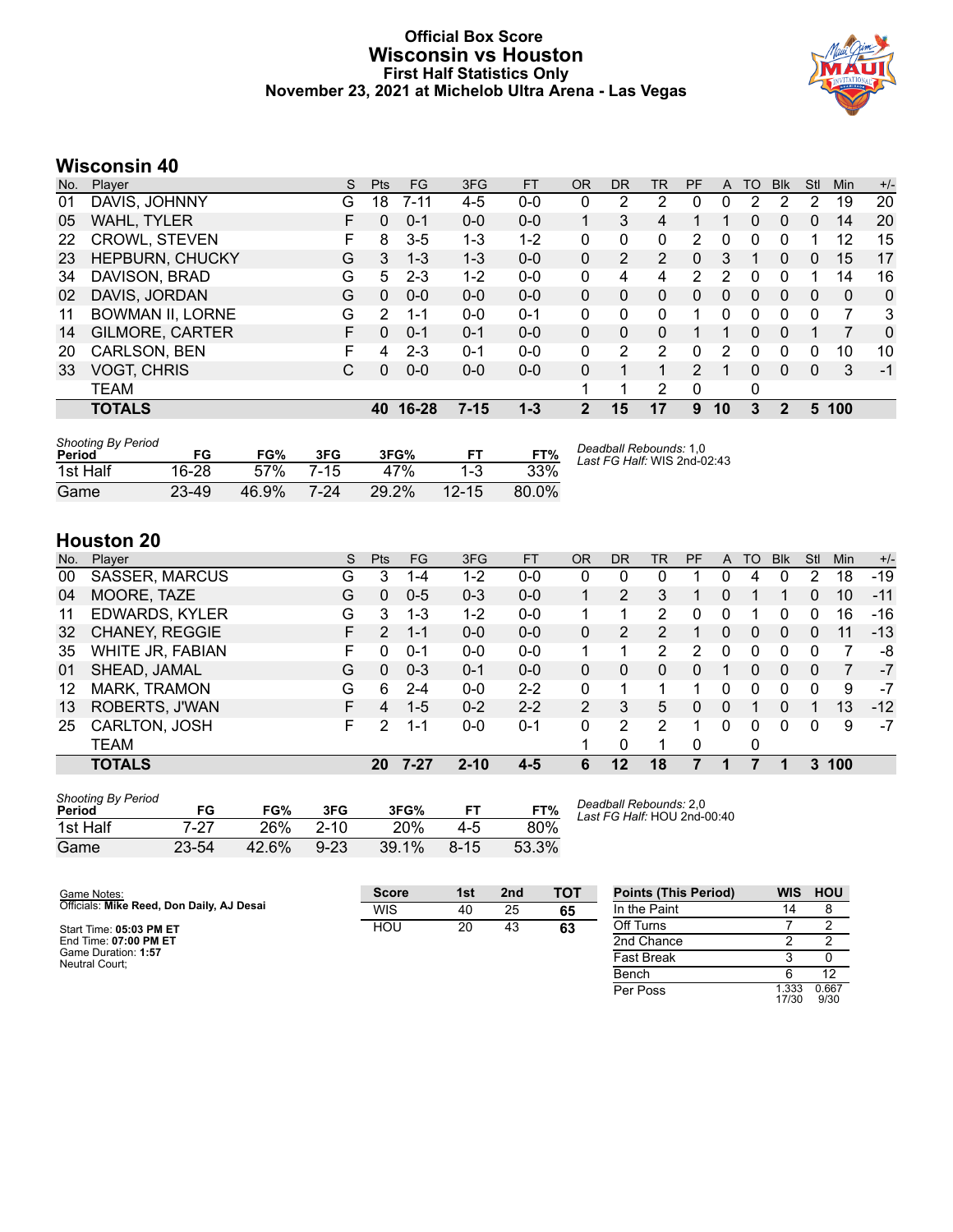#### **Official Play-By-Play Wisconsin vs Houston First Half November 23, 2021 at Michelob Ultra Arena - Las Vegas**



#### **Period 1**

<mark>Starters:</mark><br>Wisconsin: 1 DAVIS,JOHNNY (G); 5 WAHL,TYLER (F); 22 CROWL,STEVEN (F); 23 HEPBURN,CHUCKY (G); 34 DAVISON,BRAD (G);<br>Houston: 0 SASSER,MARCUS (G); 4 MOORE,TAZE (G); 11 EDWARDS,KYLER (G); 32 CHANEY,REGGIE (F); 35 W

| Time           | <b>VISITORS: Wisconsin</b>                             | <b>Score</b> | <b>Margin</b>   | <b>HOME: Houston</b>                 |
|----------------|--------------------------------------------------------|--------------|-----------------|--------------------------------------|
| 19:31          | TURNOVER (BADPASS) by HEPBURN, CHUCKY                  |              |                 |                                      |
| 19:31          |                                                        |              |                 | STEAL by SASSER, MARCUS              |
| 19:18          |                                                        |              |                 | TURNOVER (BADPASS) by MOORE, TAZE    |
| 19:18          | STEAL by CROWL, STEVEN                                 |              |                 |                                      |
| 18:55          | MISSED 3PTR by DAVISON, BRAD                           |              |                 |                                      |
| 18:52          | REBOUND (OFF) by WAHL, TYLER                           |              |                 |                                      |
| 18:47          | MISSED 3PTR by CROWL, STEVEN                           |              |                 |                                      |
| 18:47          |                                                        |              |                 | BLOCK by MOORE, TAZE                 |
| 18:44          | REBOUND (OFF) by TEAM                                  |              |                 |                                      |
| 18:40          |                                                        |              |                 | FOUL (PERSONAL) by WHITE JR, FABIAN  |
| 18:36          | GOOD! JUMPER by CROWL, STEVEN [PNT]                    | $0-2$        | V <sub>2</sub>  |                                      |
| 18:36          | ASSIST by DAVISON, BRAD                                |              |                 |                                      |
| 18:11          |                                                        |              |                 | MISSED LAYUP by WHITE JR, FABIAN     |
| 18:08          | REBOUND (DEF) by WAHL, TYLER                           |              |                 |                                      |
| 18:02          | MISSED 3PTR by CROWL, STEVEN                           |              |                 |                                      |
| 17:57          |                                                        |              |                 | REBOUND (DEF) by MOORE, TAZE         |
| 17:45          |                                                        |              |                 | MISSED JUMPER by SASSER, MARCUS      |
| 17:42          | REBOUND (DEF) by TEAM                                  |              |                 |                                      |
| 17:27          | GOOD! JUMPER by DAVIS, JOHNNY                          | $0 - 4$      | V <sub>4</sub>  |                                      |
| 17:08<br>17:08 |                                                        |              |                 | MISSED JUMPER by MOORE, TAZE         |
| 17:03          | BLOCK by DAVIS, JOHNNY<br>REBOUND (DEF) by WAHL, TYLER |              |                 |                                      |
| 16:42          |                                                        | $0 - 7$      | V <sub>7</sub>  |                                      |
| 16:42          | GOOD! 3PTR by DAVIS, JOHNNY                            |              |                 |                                      |
| 16:21          | ASSIST by WAHL, TYLER                                  |              |                 |                                      |
| 16:21          | BLOCK by DAVIS, JOHNNY                                 |              |                 | MISSED LAYUP by MOORE, TAZE          |
| 16:16          | REBOUND (DEF) by DAVIS, JOHNNY                         |              |                 |                                      |
| 16:15          |                                                        |              |                 | FOUL (PERSONAL) by MOORE, TAZE       |
| 16:15          |                                                        |              |                 | SUB OUT: MOORE, TAZE                 |
| 16:15          |                                                        |              |                 | SUB OUT: WHITE JR, FABIAN            |
| 16:15          |                                                        |              |                 | SUB IN: MARK, TRAMON                 |
| 16:15          |                                                        |              |                 | SUB IN: ROBERTS, J'WAN               |
| 16:13          | GOOD! 3PTR by HEPBURN, CHUCKY                          | $0 - 10$     | $V$ 10          |                                      |
| 15:47          |                                                        |              |                 | MISSED JUMPER by MARK, TRAMON        |
| 15:44          | REBOUND (DEF) by DAVISON, BRAD                         |              |                 |                                      |
| 15:40          | GOOD! 3PTR by DAVIS, JOHNNY [FB]                       | $0 - 13$     | V <sub>13</sub> |                                      |
| 15:40          | ASSIST by HEPBURN, CHUCKY                              |              |                 |                                      |
| 15:34          |                                                        |              |                 | TIMEOUT 30SEC                        |
| 15:34          |                                                        |              |                 |                                      |
| 15:34          | SUB OUT: WAHL, TYLER                                   |              |                 |                                      |
| 15:34          | SUB IN: GILMORE, CARTER                                |              |                 |                                      |
| 15:19          |                                                        | $2 - 13$     | V <sub>11</sub> | GOOD! LAYUP by CHANEY, REGGIE        |
| 14:54          | MISSED LAYUP by DAVIS, JOHNNY                          |              |                 |                                      |
| 14:51          |                                                        |              |                 | REBOUND (DEF) by ROBERTS, J'WAN      |
| 14:46          |                                                        |              |                 | TURNOVER (BADPASS) by SASSER, MARCUS |
| 14:46          | STEAL by DAVIS, JOHNNY                                 |              |                 |                                      |
| 14:39          | TURNOVER (BADPASS) by DAVIS, JOHNNY                    |              |                 |                                      |
| 14:39          |                                                        |              |                 | STEAL by ROBERTS, J'WAN              |
| 14:25          |                                                        | $4 - 13$     | V <sub>9</sub>  | GOOD! LAYUP by ROBERTS, J'WAN        |
| 14:14          | GOOD! 3PTR by DAVIS, JOHNNY                            | $4 - 16$     | V <sub>12</sub> |                                      |
| 14:14          | ASSIST by GILMORE, CARTER                              |              |                 |                                      |
| 13:51          |                                                        |              |                 | MISSED 3PTR by ROBERTS, J'WAN        |
| 13:46          | REBOUND (DEF) by DAVISON, BRAD                         |              |                 |                                      |
| 13:33          |                                                        |              |                 | FOUL (PERSONAL) by MARK, TRAMON      |
| 13:33          | GOOD! FT by CROWL, STEVEN                              | $4 - 17$     | V <sub>13</sub> |                                      |
| 13:33          |                                                        |              |                 | SUB OUT: MARK, TRAMON                |
| 13:33          |                                                        |              |                 | SUB OUT: ROBERTS, J'WAN              |
| 13:33          |                                                        |              |                 | SUB OUT: CHANEY, REGGIE              |
| 13:33          |                                                        |              |                 | SUB IN: SHEAD, JAMAL                 |
| 13:33          |                                                        |              |                 | SUB IN: CARLTON, JOSH                |
| 13:33          |                                                        |              |                 | SUB IN: WHITE JR, FABIAN             |
| 13:33          | SUB OUT: HEPBURN, CHUCKY                               |              |                 |                                      |
| 13:33          | SUB IN: BOWMAN II, LORNE                               |              |                 |                                      |
| 13:33          | MISSED FT by CROWL, STEVEN                             |              |                 |                                      |
| 13:32          |                                                        |              |                 | REBOUND (DEF) by WHITE JR, FABIAN    |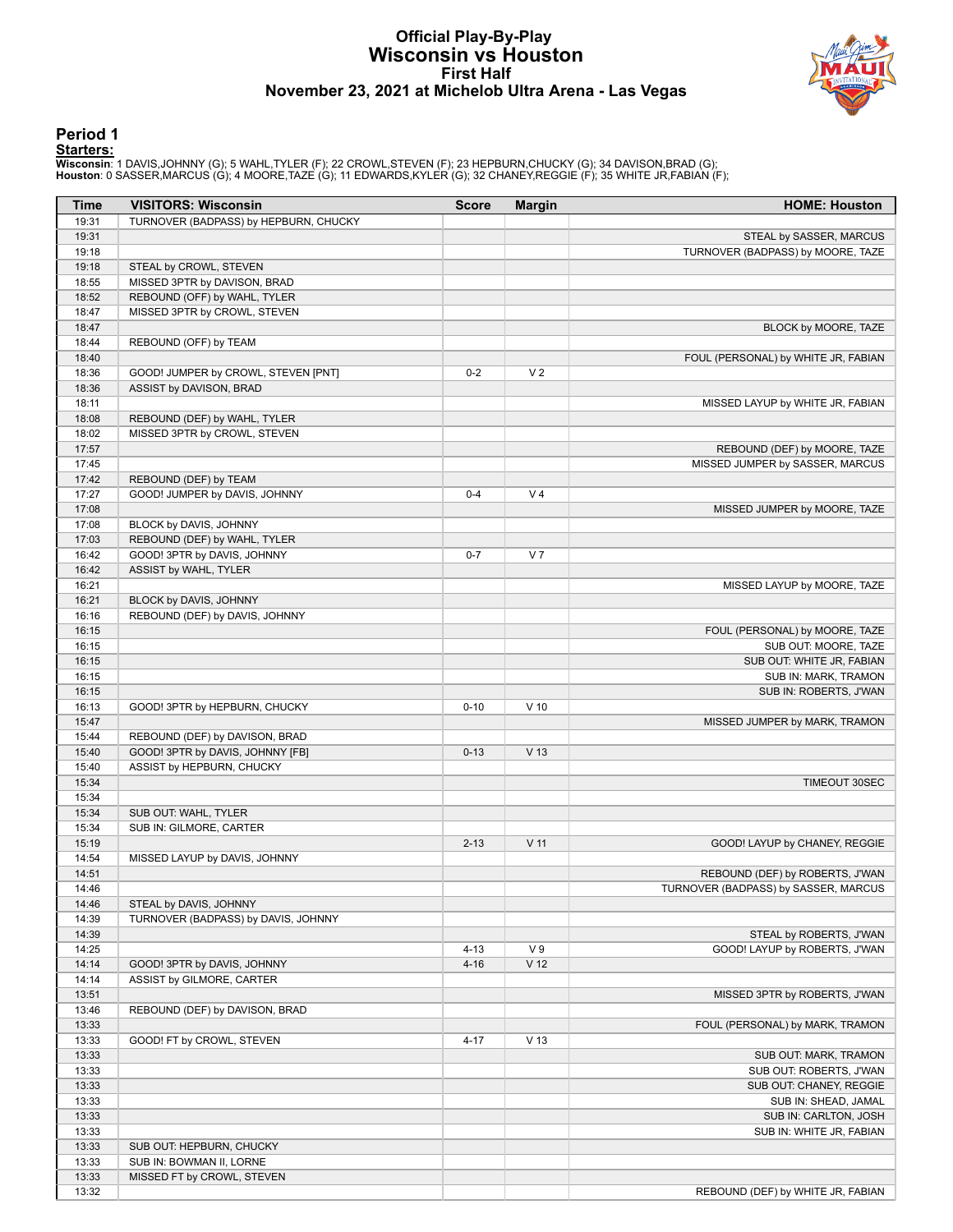| <b>Time</b>    | <b>VISITORS: Wisconsin</b>                                  | <b>Score</b>         | <b>Margin</b>           | <b>HOME: Houston</b>                             |
|----------------|-------------------------------------------------------------|----------------------|-------------------------|--------------------------------------------------|
| 13:21          |                                                             |                      |                         | MISSED LAYUP by EDWARDS, KYLER                   |
| 13:17          |                                                             |                      |                         | REBOUND (OFF) by TEAM                            |
| 13:16<br>13:16 | SUB OUT: CROWL, STEVEN<br>SUB IN: VOGT, CHRIS               |                      |                         |                                                  |
| 13:16          | SUB OUT: DAVIS, JOHNNY                                      |                      |                         |                                                  |
| 13:16          | SUB IN: WAHL, TYLER                                         |                      |                         |                                                  |
| 13:11          |                                                             |                      |                         | MISSED JUMPER by SHEAD, JAMAL                    |
| 13:08          | REBOUND (DEF) by VOGT, CHRIS                                |                      |                         |                                                  |
| 12:49          | MISSED 3PTR by GILMORE, CARTER                              |                      |                         |                                                  |
| 12:45          |                                                             |                      |                         | REBOUND (DEF) by CARLTON, JOSH                   |
| 12:16          |                                                             |                      |                         | TURNOVER (LOSTBALL) by SASSER, MARCUS            |
| 12:16          | STEAL by DAVISON, BRAD                                      |                      |                         |                                                  |
| 12:16<br>12:16 |                                                             |                      |                         | SUB OUT: SASSER, MARCUS<br>SUB IN: MOORE, TAZE   |
| 12:16          | SUB OUT: GILMORE, CARTER                                    |                      |                         |                                                  |
| 12:16          | SUB OUT: DAVISON, BRAD                                      |                      |                         |                                                  |
| 12:16          | SUB IN: DAVIS, JOHNNY                                       |                      |                         |                                                  |
| 12:16          | SUB IN: CARLSON, BEN                                        |                      |                         |                                                  |
| 12:13          | MISSED JUMPER by DAVIS, JOHNNY                              |                      |                         |                                                  |
| 12:10          |                                                             |                      |                         | REBOUND (DEF) by CARLTON, JOSH                   |
| 11:56          | FOUL (PERSONAL) by BOWMAN II, LORNE                         |                      |                         |                                                  |
| 11:56<br>11:56 | SUB OUT: BOWMAN II, LORNE                                   |                      |                         |                                                  |
| 11:56          | SUB IN: HEPBURN, CHUCKY                                     |                      |                         |                                                  |
| 11:45          | FOUL (PERSONAL) by VOGT, CHRIS                              |                      |                         |                                                  |
| 11:34          |                                                             | $7 - 17$             | $V$ 10                  | GOOD! 3PTR by EDWARDS, KYLER                     |
| 11:34          |                                                             |                      |                         | ASSIST by SHEAD, JAMAL                           |
| 11:09          | GOOD! DUNK by CARLSON, BEN                                  | $7 - 19$             | V <sub>12</sub>         |                                                  |
| 11:09          | ASSIST by VOGT, CHRIS                                       |                      |                         |                                                  |
| 10:41          |                                                             |                      |                         | MISSED 3PTR by MOORE, TAZE                       |
| 10:38          |                                                             |                      |                         | REBOUND (OFF) by WHITE JR, FABIAN                |
| 10:38<br>10:38 | FOUL (PERSONAL) by VOGT, CHRIS<br>SUB OUT: VOGT, CHRIS      |                      |                         |                                                  |
| 10:38          | SUB IN: CROWL, STEVEN                                       |                      |                         |                                                  |
| 10:26          |                                                             |                      |                         | MISSED 3PTR by EDWARDS, KYLER                    |
| 10:23          | REBOUND (DEF) by HEPBURN, CHUCKY                            |                      |                         |                                                  |
| 10:16          | GOOD! LAYUP by CROWL, STEVEN [PNT]                          | $7 - 21$             | V <sub>14</sub>         |                                                  |
| 10:16          | ASSIST by HEPBURN, CHUCKY                                   |                      |                         |                                                  |
| 10:08          |                                                             |                      |                         | TIMEOUT 30SEC                                    |
| 10:08          |                                                             |                      |                         | SUB OUT: MOORE, TAZE                             |
| 10:08<br>10:08 |                                                             |                      |                         | SUB OUT: CARLTON, JOSH<br>SUB IN: SASSER, MARCUS |
| 10:08          |                                                             |                      |                         | SUB IN: CHANEY, REGGIE                           |
| 10:02          | FOUL (PERSONAL) by CROWL, STEVEN                            |                      |                         |                                                  |
| 09:56          |                                                             |                      |                         | MISSED 3PTR by SASSER, MARCUS                    |
| 09:54          | REBOUND (DEF) by HEPBURN, CHUCKY                            |                      |                         |                                                  |
| 09:54          |                                                             |                      |                         | FOUL (PERSONAL) by WHITE JR, FABIAN              |
| 09:54          |                                                             |                      |                         | SUB OUT: WHITE JR, FABIAN                        |
| 09:54          |                                                             |                      |                         | SUB IN: ROBERTS, J'WAN                           |
| 09:37<br>09:33 | MISSED 3PTR by HEPBURN, CHUCKY                              |                      |                         | REBOUND (DEF) by CHANEY, REGGIE                  |
| 09:14          |                                                             |                      |                         | MISSED JUMPER by SHEAD, JAMAL                    |
| 09:11          | REBOUND (DEF) by DAVIS, JOHNNY                              |                      |                         |                                                  |
| 09:03          | MISSED 3PTR by CARLSON, BEN                                 |                      |                         |                                                  |
| 09:00          |                                                             |                      |                         | REBOUND (DEF) by EDWARDS, KYLER                  |
| 08:43          |                                                             |                      |                         | MISSED 3PTR by SHEAD, JAMAL                      |
| 08:39          | REBOUND (DEF) by WAHL, TYLER                                |                      |                         |                                                  |
| 08:21          | GOOD! 3PTR by CROWL, STEVEN                                 | $7 - 24$             | V 17                    |                                                  |
| 08:21<br>07:58 | ASSIST by HEPBURN, CHUCKY<br>FOUL (PERSONAL) by WAHL, TYLER |                      |                         |                                                  |
| 07:58          |                                                             |                      |                         |                                                  |
| 07:58          |                                                             |                      |                         | SUB OUT: SHEAD, JAMAL                            |
| 07:58          |                                                             |                      |                         | SUB IN: MARK, TRAMON                             |
| 07:58          | SUB OUT: WAHL, TYLER                                        |                      |                         |                                                  |
| 07:58          | SUB OUT: CARLSON, BEN                                       |                      |                         |                                                  |
| 07:58          | SUB IN: GILMORE, CARTER                                     |                      |                         |                                                  |
| 07:58          | SUB IN: DAVISON, BRAD                                       |                      |                         |                                                  |
| 07:46<br>07:18 | GOOD! JUMPER by DAVIS, JOHNNY [PNT]                         | $9 - 24$<br>$9 - 26$ | V <sub>15</sub><br>V 17 | GOOD! JUMPER by MARK, TRAMON                     |
| 06:51          |                                                             |                      |                         | MISSED 3PTR by ROBERTS, J'WAN                    |
| 06:48          | REBOUND (DEF) by DAVISON, BRAD                              |                      |                         |                                                  |
| 06:48          |                                                             |                      |                         | FOUL (PERSONAL) by CHANEY, REGGIE                |
| 06:27          | MISSED 3PTR by HEPBURN, CHUCKY                              |                      |                         |                                                  |
| 06:22          |                                                             |                      |                         | REBOUND (DEF) by CHANEY, REGGIE                  |
| 06:16          |                                                             | $12 - 26$            | V <sub>14</sub>         | GOOD! 3PTR by SASSER, MARCUS                     |
| 06:01          | TURNOVER (BADPASS) by DAVIS, JOHNNY                         |                      |                         |                                                  |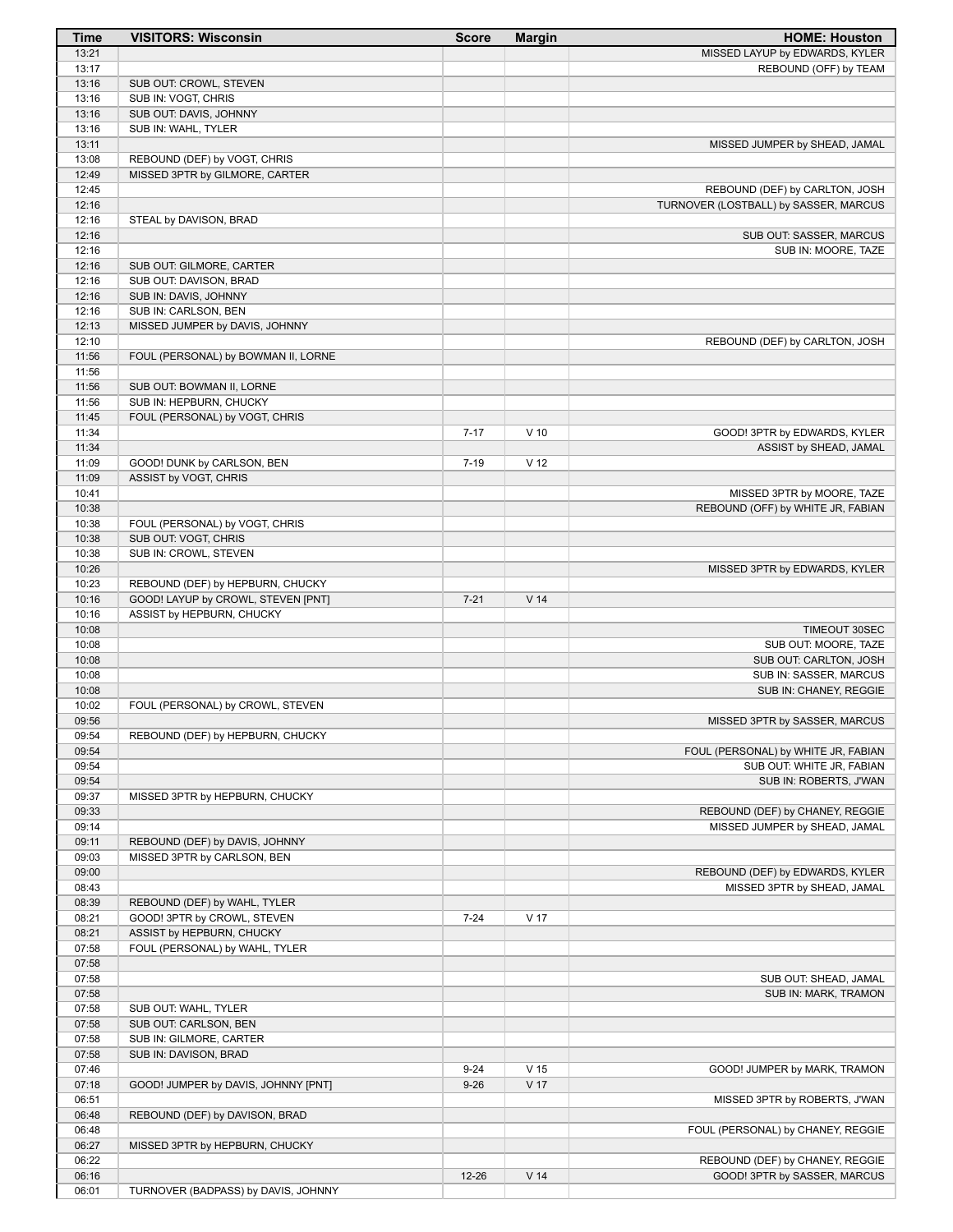| Time           | <b>VISITORS: Wisconsin</b>                                   | <b>Score</b> | <b>Margin</b>   | <b>HOME: Houston</b>                                          |
|----------------|--------------------------------------------------------------|--------------|-----------------|---------------------------------------------------------------|
| 06:01          |                                                              |              |                 | STEAL by SASSER, MARCUS                                       |
| 05:55          |                                                              |              |                 | TURNOVER (LOSTBALL) by SASSER, MARCUS                         |
| 05:55          | STEAL by GILMORE, CARTER                                     |              |                 |                                                               |
| 05:43          | MISSED JUMPER by DAVIS, JOHNNY                               |              |                 |                                                               |
| 05:38          |                                                              |              |                 | REBOUND (DEF) by ROBERTS, J'WAN                               |
| 05:28<br>05:28 | FOUL (PERSONAL) by CROWL, STEVEN                             |              |                 | SUB OUT: EDWARDS, KYLER                                       |
| 05:28          |                                                              |              |                 | SUB OUT: CHANEY, REGGIE                                       |
| 05:28          |                                                              |              |                 | SUB IN: SHEAD, JAMAL                                          |
| 05:28          |                                                              |              |                 | SUB IN: CARLTON, JOSH                                         |
| 05:28          | SUB OUT: HEPBURN, CHUCKY                                     |              |                 |                                                               |
| 05:28          | SUB IN: BOWMAN II, LORNE                                     |              |                 |                                                               |
| 05:27          |                                                              |              |                 | MISSED JUMPER by SASSER, MARCUS                               |
| 05:23          | REBOUND (DEF) by DAVISON, BRAD                               |              |                 |                                                               |
| 05:15          | SUB OUT: CROWL, STEVEN                                       |              |                 |                                                               |
| 05:15          | SUB IN: CARLSON, BEN                                         |              |                 |                                                               |
| 04:54          | GOOD! JUMPER by CARLSON, BEN [PNT]                           | $12 - 28$    | V <sub>16</sub> |                                                               |
| 04:31          |                                                              | 14-28        | V <sub>14</sub> | GOOD! LAYUP by CARLTON, JOSH [PNT]                            |
| 04:31          | FOUL (PERSONAL) by GILMORE, CARTER                           |              |                 |                                                               |
| 04:31          |                                                              |              |                 | MISSED FT by CARLTON, JOSH                                    |
| 04:30<br>04:22 | REBOUND (DEF) by CARLSON, BEN                                |              |                 |                                                               |
| 04:22          | GOOD! 3PTR by DAVIS, JOHNNY<br>ASSIST by DAVISON, BRAD       | 14-31        | V <sub>17</sub> |                                                               |
| 04:02          |                                                              |              |                 | MISSED JUMPER by ROBERTS, J'WAN                               |
| 04:00          |                                                              |              |                 | REBOUND (OFF) by ROBERTS, J'WAN                               |
| 04:00          | FOUL (PERSONAL) by DAVISON, BRAD                             |              |                 |                                                               |
| 04:00          |                                                              |              |                 |                                                               |
| 04:00          |                                                              |              |                 | SUB OUT: SHEAD, JAMAL                                         |
| 04:00          |                                                              |              |                 | SUB IN: MOORE, TAZE                                           |
| 04:00          | SUB OUT: GILMORE, CARTER                                     |              |                 |                                                               |
| 04:00          | SUB IN: WAHL, TYLER                                          |              |                 |                                                               |
| 04:00          |                                                              | 15-31        | V <sub>16</sub> | GOOD! FT by ROBERTS, J'WAN                                    |
| 04:00          |                                                              | $16 - 31$    | V <sub>15</sub> | GOOD! FT by ROBERTS, J'WAN                                    |
| 03:52          | MISSED 3PTR by DAVIS, JOHNNY                                 |              |                 |                                                               |
| 03:48          |                                                              |              |                 | REBOUND (DEF) by MARK, TRAMON                                 |
| 03:42          |                                                              | 18-31        | V <sub>13</sub> | GOOD! JUMPER by MARK, TRAMON [PNT]                            |
| 03:25<br>03:21 | GOOD! LAYUP by BOWMAN II, LORNE                              | 18-33        | V <sub>15</sub> | FOUL (PERSONAL) by CARLTON, JOSH                              |
| 03:21          |                                                              |              |                 | FOUL (PERSONAL) by SASSER, MARCUS                             |
| 03:21          | MISSED FT by BOWMAN II, LORNE                                |              |                 |                                                               |
| 03:20          |                                                              |              |                 | REBOUND (DEF) by MOORE, TAZE                                  |
| 03:06          |                                                              |              |                 | MISSED JUMPER by MARK, TRAMON                                 |
| 03:03          | REBOUND (DEF) by CARLSON, BEN                                |              |                 |                                                               |
| 02:37          | GOOD! JUMPER by DAVISON, BRAD                                | 18-35        | V <sub>17</sub> |                                                               |
| 02:24          |                                                              |              |                 | MISSED 3PTR by MOORE, TAZE                                    |
| 02:20          |                                                              |              |                 | REBOUND (OFF) by ROBERTS, J'WAN                               |
| 02:20          |                                                              |              |                 | TURNOVER (TRAVEL) by ROBERTS, J'WAN                           |
| 02:20          | SUB OUT: BOWMAN II, LORNE                                    |              |                 |                                                               |
| 02:20          | SUB IN: HEPBURN, CHUCKY                                      |              |                 |                                                               |
| 02:13<br>02:13 | GOOD! 3PTR by DAVISON, BRAD<br><b>ASSIST by CARLSON, BEN</b> | 18-38        | V <sub>20</sub> |                                                               |
| 01:48          | FOUL (PERSONAL) by DAVISON, BRAD                             |              |                 |                                                               |
| 01:48          | SUB OUT: DAVISON, BRAD                                       |              |                 |                                                               |
| 01:48          | SUB IN: BOWMAN II, LORNE                                     |              |                 |                                                               |
| 01:48          |                                                              | 19-38        | $V$ 19          | GOOD! FT by MARK, TRAMON                                      |
| 01:48          |                                                              | 20-38        | V <sub>18</sub> | GOOD! FT by MARK, TRAMON                                      |
| 01:48          |                                                              |              |                 | SUB OUT: MARK, TRAMON                                         |
| 01:48          |                                                              |              |                 | SUB IN: EDWARDS, KYLER                                        |
| 01:25          | MISSED JUMPER by WAHL, TYLER                                 |              |                 |                                                               |
| 01:22          |                                                              |              |                 | REBOUND (DEF) by ROBERTS, J'WAN                               |
| 01:01          |                                                              |              |                 | TURNOVER (BADPASS) by EDWARDS, KYLER                          |
| 01:01          | STEAL by DAVIS, JOHNNY                                       |              |                 |                                                               |
| 00:46          | GOOD! DUNK by DAVIS, JOHNNY                                  | $20 - 40$    | V <sub>20</sub> |                                                               |
| 00:46          | ASSIST by CARLSON, BEN                                       |              |                 |                                                               |
| 00:25          |                                                              |              |                 | MISSED JUMPER by ROBERTS, J'WAN                               |
| 00:20          |                                                              |              |                 | REBOUND (OFF) by MOORE, TAZE                                  |
| 00:14          |                                                              |              |                 | MISSED 3PTR by MOORE, TAZE<br>REBOUND (OFF) by EDWARDS, KYLER |
| 00:11<br>00:01 |                                                              |              |                 | TURNOVER (LOSTBALL) by SASSER, MARCUS                         |
| 00:01          | TIMEOUT 30SEC                                                |              |                 |                                                               |
| 00:01          | SUB OUT: BOWMAN II, LORNE                                    |              |                 |                                                               |
| 00:01          | SUB IN: DAVISON, BRAD                                        |              |                 |                                                               |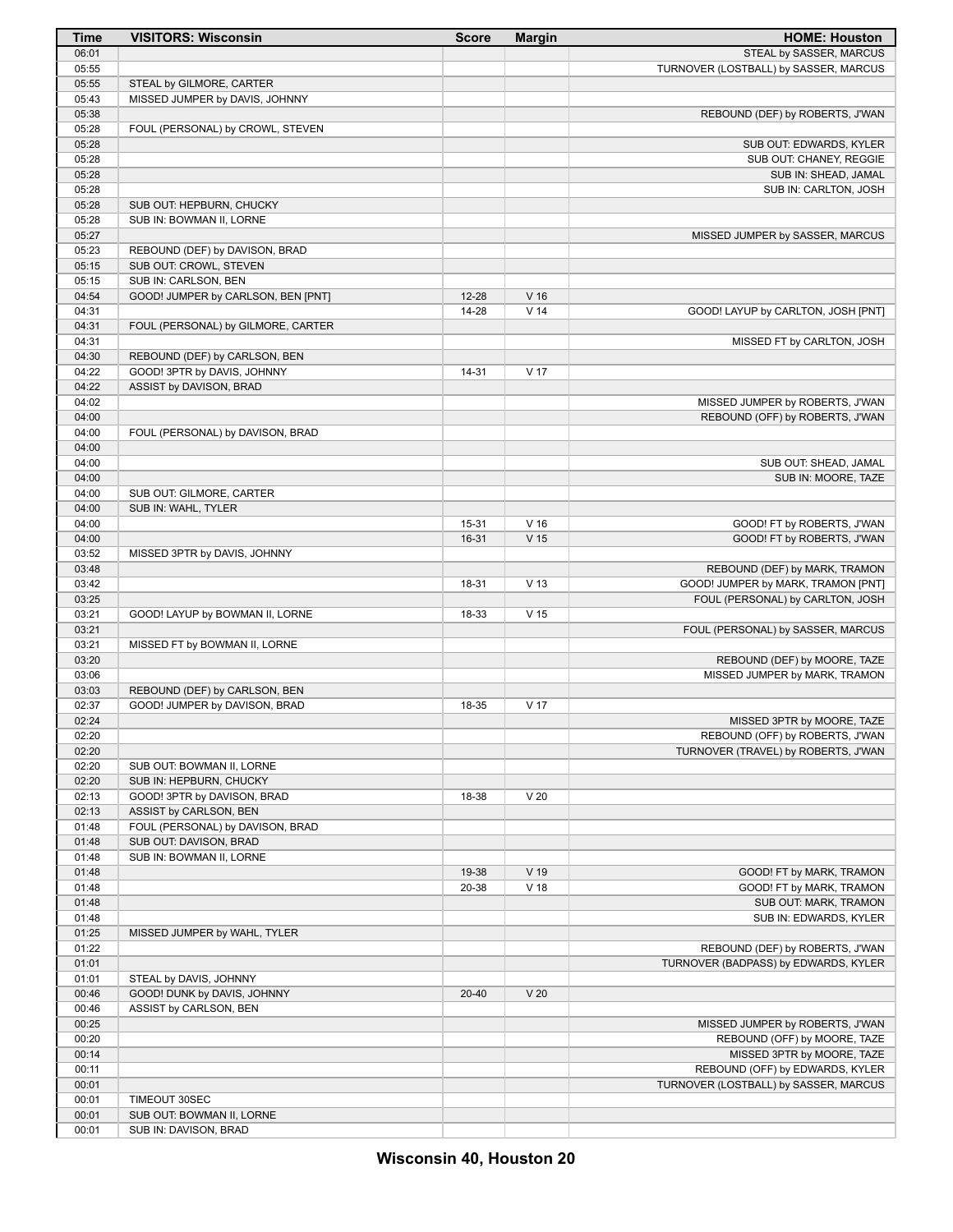| <b>Points (This Period)</b> | <b>WIS</b>     | <b>HOU</b>    |
|-----------------------------|----------------|---------------|
| In the Paint                | 14             |               |
| Off Turns                   |                |               |
| 2nd Chance                  |                |               |
| <b>Fast Break</b>           |                |               |
| Bench                       |                | 12            |
| Per Poss                    | 1.333<br>17/30 | 0.667<br>9/30 |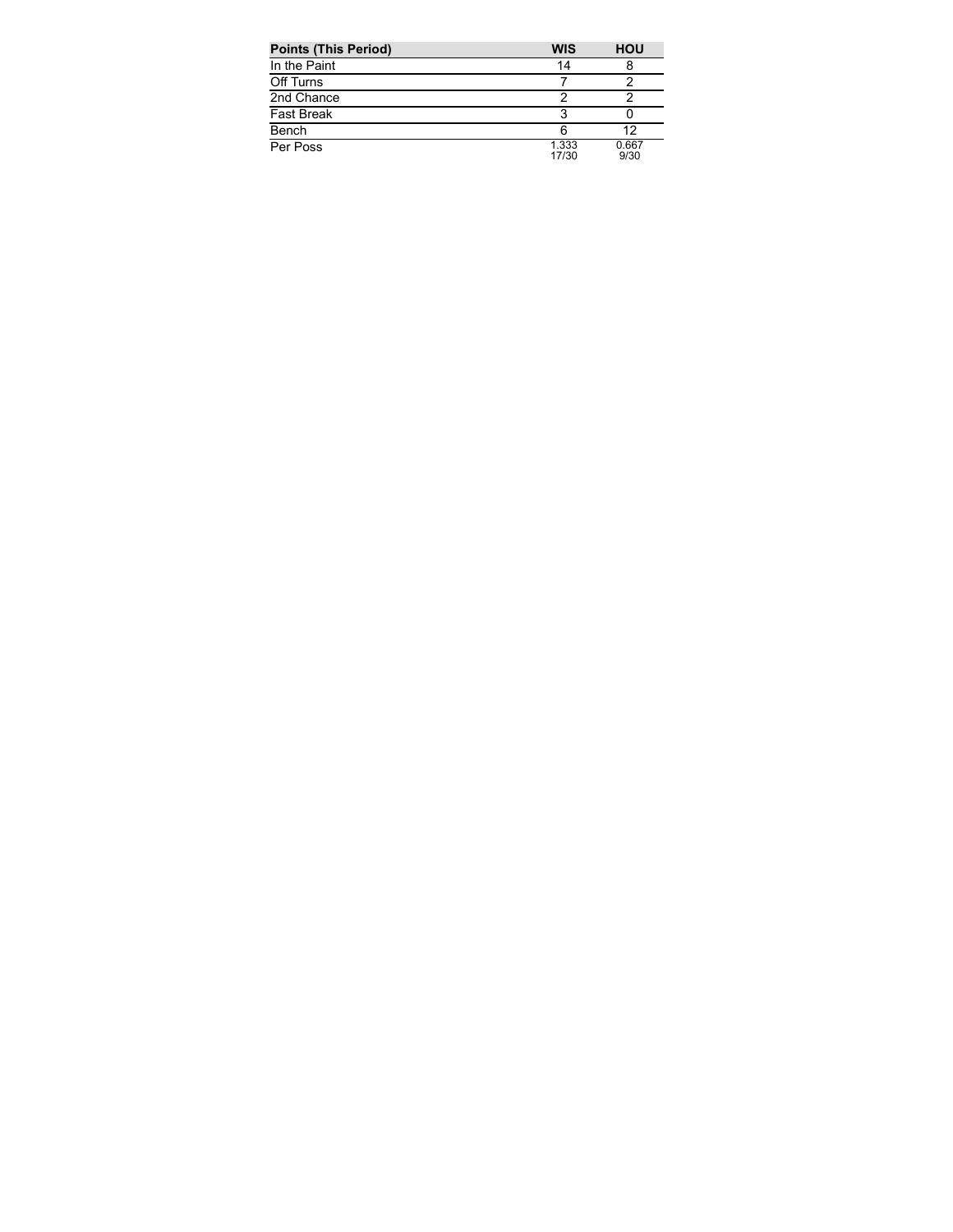### **Official Box Score Wisconsin vs Houston Second Half Statistics Only November 23, 2021 at Michelob Ultra Arena - Las Vegas**



## **Wisconsin 25**

| No. | Plaver                  | S  | <b>Pts</b> | FG       | 3FG     | <b>FT</b> | <b>OR</b> | <b>DR</b> | TR       | PF             | A        | TO | <b>Blk</b> | Stl | Min | $+/-$    |
|-----|-------------------------|----|------------|----------|---------|-----------|-----------|-----------|----------|----------------|----------|----|------------|-----|-----|----------|
| 01  | DAVIS, JOHNNY           | G  | 12         | $3 - 7$  | $0 - 2$ | $6-6$     | 0         | 2         | 2        |                |          | 0  | 0          | 2   | 18  | $-18$    |
| 05  | WAHL, TYLER             | F  | 9          | $4-9$    | $0 - 2$ | $1 - 2$   | 0         | 3         | 3        |                | 0        | 0  | 0          | 0   | 18  | $-18$    |
| 22  | <b>CROWL, STEVEN</b>    | F  | 0          | $0 - 1$  | $0 - 1$ | $0 - 0$   | 0         |           |          | $\overline{2}$ | 0        |    | 0          | 0   | 11  | $-7$     |
| 23  | <b>HEPBURN, CHUCKY</b>  | G  | 0          | $0 - 1$  | $0 - 1$ | $0-0$     | $\Omega$  | 2         | 2        | $\mathcal{P}$  | $\Omega$ | 2  |            | 0   | 16  | $-18$    |
| 34  | DAVISON, BRAD           | G  | 4          | $0 - 3$  | $0 - 3$ | $4 - 4$   | $\Omega$  | 0         | 0        | 2              | $\Omega$ |    | 0          | 0   | 14  | $-16$    |
| 02  | DAVIS, JORDAN           | G  | 0          | $0 - 0$  | $0 - 0$ | $0 - 0$   | 0         |           |          |                | 0        | 0  | $\Omega$   | 0   | 5   | $-2$     |
| 11  | <b>BOWMAN II, LORNE</b> | G  | 0          | $0 - 0$  | $0 - 0$ | $0-0$     | 0         | 0         | 0        | 0              | 0        |    | 0          | 0   | 6   | 0        |
| 14  | <b>GILMORE, CARTER</b>  | F. | 0          | $0 - 0$  | $0 - 0$ | $0 - 0$   | 0         | 0         | $\Omega$ | 0              | 0        | 0  | $\Omega$   | 0   | 2   | $\Omega$ |
| 20  | CARLSON, BEN            |    | 0          | $0 - 0$  | $0 - 0$ | $0 - 0$   | 0         | 0         | 0        | 0              | 0        | 0  | 0          | 0   | 2   | -3       |
| 33  | <b>VOGT, CHRIS</b>      | С  | 0          | $0 - 0$  | $0 - 0$ | $0 - 0$   | 0         |           |          |                | 0        | 0  | 0          | 0   | 8   | -8       |
|     | TEAM                    |    |            |          |         |           | $\Omega$  | 1         |          | $\Omega$       |          | ◢  |            |     |     |          |
|     | <b>TOTALS</b>           |    | 25         | $7 - 21$ | $0 - 9$ | $11 - 12$ | 0         | 11        | 11       | 10             | п        | 6  |            | 2   | 100 |          |

| <b>Shooting By Period</b><br>Period | FG        | FG%   | 3FG  | 3FG%  |           | FT%      | Deadball Rebounds: 1,0<br>Last FG Half: WIS - |
|-------------------------------------|-----------|-------|------|-------|-----------|----------|-----------------------------------------------|
| 2nd Half                            | 7-21      | 33%   | 0-9  | በበ%   | $11 - 12$ | 92%      |                                               |
| Game                                | $23 - 49$ | 46.9% | 7-24 | 29.2% | $12 - 15$ | $80.0\%$ |                                               |

# **Houston 43**

| No. | Plaver                | S | <b>Pts</b>    | <b>FG</b> | 3FG      | <b>FT</b> | OR | DR | TR                    | PF            | A        | TO | <b>Blk</b>   | Stl      | Min | $+/-$        |
|-----|-----------------------|---|---------------|-----------|----------|-----------|----|----|-----------------------|---------------|----------|----|--------------|----------|-----|--------------|
| 00  | <b>SASSER, MARCUS</b> | G | 8             | $3 - 8$   | $2 - 5$  | $0 - 0$   | 0  | 2  | 2                     |               | 2        | 0  | 0            |          | 20  | 18           |
| 04  | MOORE, TAZE           | G | 0             | $0 - 1$   | $0 - 1$  | $0 - 0$   | 0  | 0  | 0                     | 0             | $\Omega$ | 0  | $\mathbf{0}$ | 0        | 6   | 9            |
| 11  | <b>EDWARDS, KYLER</b> | G | 15            | $5 - 7$   | $5-6$    | $0 - 0$   | 0  | 3  | 3                     | 2             |          | 2  | 0            |          | 18  | 17           |
| 32  | <b>CHANEY, REGGIE</b> | F | 5             | $2 - 2$   | $0 - 0$  | $1 - 4$   | 0  | 3  | 3                     | $\mathcal{P}$ | $\Omega$ | 0  | $\Omega$     | 0        | 9   | 8            |
| 35  | WHITE JR, FABIAN      | F | 4             | $2 - 3$   | $0 - 1$  | $0-0$     | 0  | 2  | 2                     |               |          | o  | 0            |          | 18  | 20           |
| 01  | SHEAD, JAMAL          | G | 8             | $3 - 4$   | $0 - 0$  | $2 - 4$   |    |    | $\mathbf{2}^{\prime}$ | 3             | 4        | 2  | 0            |          | 14  | 9            |
| 12  | <b>MARK, TRAMON</b>   | G | $\mathcal{P}$ | $1 - 2$   | $0 - 0$  | $0-0$     | 0  |    |                       |               |          | 0  | 0            | 0        | 5   | 6            |
| 13  | ROBERTS, J'WAN        |   |               | $0 - 0$   | $0 - 0$  | $1 - 2$   |    | 0  |                       | 0             | 0        |    |              | 0        | 7   | $\mathbf{0}$ |
| 25  | CARLTON, JOSH         | F | 0             | $0 - 0$   | $0-0$    | $0 - 0$   | 0  |    |                       | 2             | 0        | 0  | 0            | $\Omega$ | 4   | 3            |
|     | TEAM                  |   |               |           |          |           | າ  |    | 3                     | $\Omega$      |          | 0  |              |          |     |              |
|     | <b>TOTALS</b>         |   | 43            | 16-27     | $7 - 13$ | $4 - 10$  | 4  | 14 | 18                    | 11            | 9        | 5  |              | 4        | 100 |              |

| <b>Shooting By Period</b><br>Period | FG        | FG%   | 3FG      | 3FG%  | FТ       | FT%   |
|-------------------------------------|-----------|-------|----------|-------|----------|-------|
| 2nd Half                            | 16-27     | 59%   | 7-13     | 54%   | 4-10     | 40%   |
| Game                                | $23 - 54$ | 42.6% | $9 - 23$ | 39.1% | $8 - 15$ | 53.3% |

*Deadball Rebounds:* 2,0 *Last FG Half:* HOU -

Per Poss

 $\frac{0.781}{13/32}$ 

1.344 18/32

| Game Notes:                               | Score      | 1st | 2 <sub>nd</sub> | TOT | <b>Points (This Period)</b> | <b>WIS</b> | <b>HOU</b> |
|-------------------------------------------|------------|-----|-----------------|-----|-----------------------------|------------|------------|
| Officials: Mike Reed, Don Daily, AJ Desai | <b>WIS</b> | 40  | 25              | 65  | In the Paint                |            | 18         |
| Start Time: 05:03 PM ET                   | HOU        | 20  | 43              | 63  | Off Turns                   |            |            |
| End Time: 07:00 PM ET                     |            |     |                 |     | 2nd Chance                  |            |            |
| Game Duration: 1:57<br>Neutral Court:     |            |     |                 |     | <b>Fast Break</b>           |            |            |
|                                           |            |     |                 |     | Bench                       |            |            |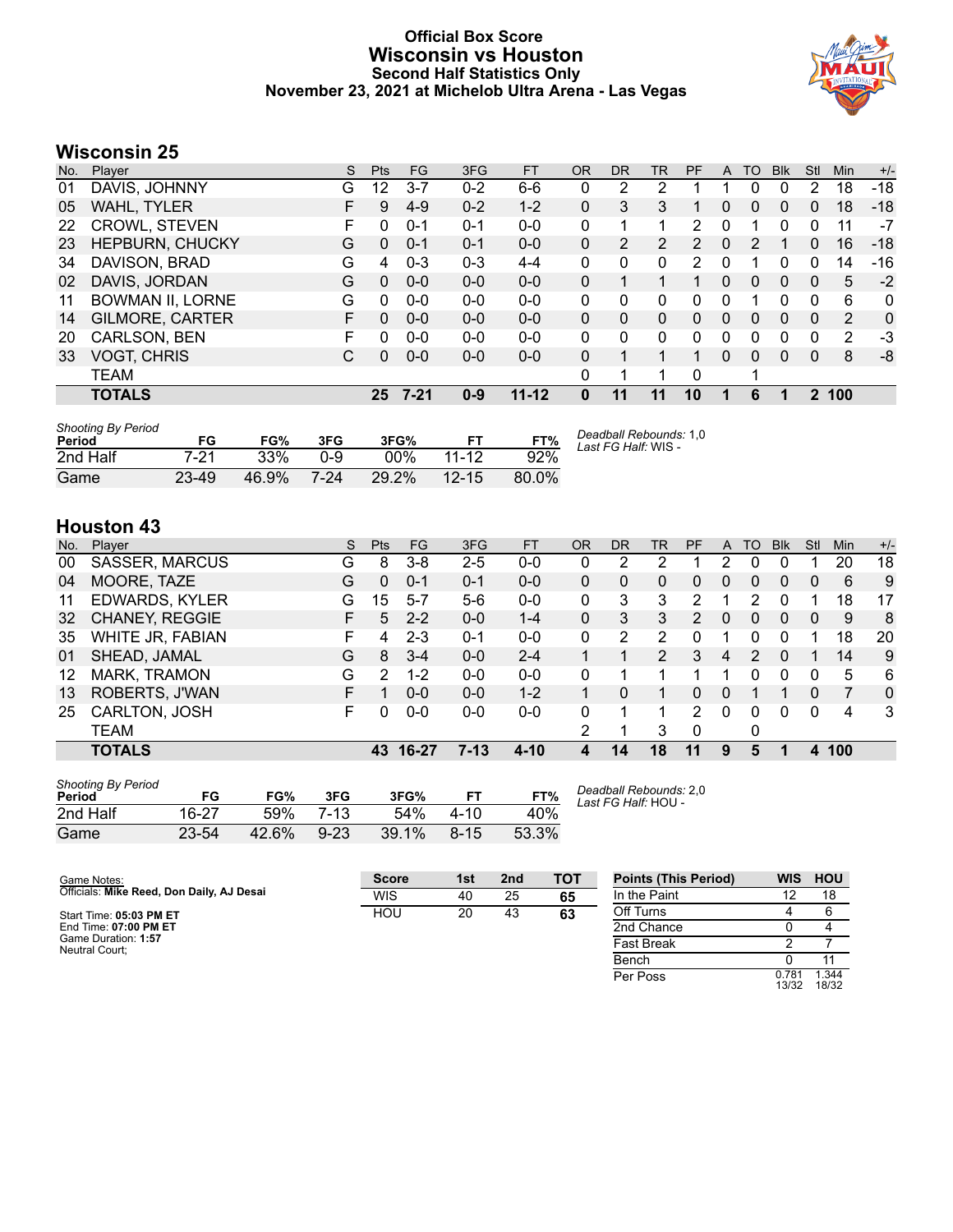### **Official Play-By-Play Wisconsin vs Houston Second Half November 23, 2021 at Michelob Ultra Arena - Las Vegas**



#### **Period 2**

<mark>Starters:</mark><br>Wisconsin: 1 DAVIS,JOHNNY (G); 5 WAHL,TYLER (F); 22 CROWL,STEVEN (F); 23 HEPBURN,CHUCKY (G); 34 DAVISON,BRAD (G);<br>Houston: 0 SASSER,MARCUS (G); 4 MOORE,TAZE (G); 11 EDWARDS,KYLER (G); 32 CHANEY,REGGIE (F); 35 W

| Time  | <b>VISITORS: Wisconsin</b>             | <b>Score</b> | <b>Margin</b>   | <b>HOME: Houston</b>                  |
|-------|----------------------------------------|--------------|-----------------|---------------------------------------|
| 20:00 |                                        |              |                 | SUB OUT: ROBERTS, J'WAN               |
| 20:00 |                                        |              |                 | SUB OUT: CARLTON, JOSH                |
| 20:00 |                                        |              |                 | SUB IN: CHANEY, REGGIE                |
| 20:00 |                                        |              |                 | SUB IN: WHITE JR, FABIAN              |
| 20:00 | SUB OUT: CARLSON, BEN                  |              |                 |                                       |
| 20:00 | SUB IN: CROWL, STEVEN                  |              |                 |                                       |
| 19:37 | FOUL (PERSONAL) by CROWL, STEVEN       |              |                 |                                       |
| 19:37 |                                        |              |                 | MISSED FT by CHANEY, REGGIE           |
| 19:37 |                                        |              |                 | REBOUND (OFF) by TEAM                 |
| 19:37 | SUB OUT: CROWL, STEVEN                 |              |                 |                                       |
| 19:37 | SUB IN: VOGT, CHRIS                    |              |                 |                                       |
| 19:37 |                                        | $21-40$      | V 19            | GOOD! FT by CHANEY, REGGIE            |
| 19:23 | MISSED LAYUP by WAHL, TYLER            |              |                 |                                       |
| 19:20 |                                        |              |                 | REBOUND (DEF) by CHANEY, REGGIE       |
| 18:56 |                                        | 24-40        | V <sub>16</sub> | GOOD! 3PTR by EDWARDS, KYLER          |
| 18:23 | MISSED JUMPER by DAVIS, JOHNNY         |              |                 |                                       |
| 18:17 |                                        |              |                 | REBOUND (DEF) by EDWARDS, KYLER       |
| 18:10 |                                        | $27-40$      | V <sub>13</sub> | GOOD! 3PTR by EDWARDS, KYLER          |
| 17:41 | MISSED 3PTR by DAVISON, BRAD           |              |                 |                                       |
| 17:38 |                                        |              |                 | REBOUND (DEF) by TEAM                 |
| 17:37 |                                        |              |                 | SUB OUT: CHANEY, REGGIE               |
| 17:37 |                                        |              |                 | SUB IN: CARLTON, JOSH                 |
| 17:25 |                                        |              |                 | MISSED JUMPER by SASSER, MARCUS       |
| 17:22 | REBOUND (DEF) by DAVIS, JOHNNY         |              |                 |                                       |
| 17:11 | MISSED 3PTR by DAVISON, BRAD           |              |                 |                                       |
| 17:08 |                                        |              |                 | REBOUND (DEF) by SASSER, MARCUS       |
| 17:00 |                                        |              |                 | TURNOVER (LOSTBALL) by EDWARDS, KYLER |
| 16:44 | MISSED 3PTR by DAVIS, JOHNNY           |              |                 |                                       |
| 16:40 |                                        |              |                 | REBOUND (DEF) by CARLTON, JOSH        |
| 16:24 |                                        |              |                 | MISSED 3PTR by MOORE, TAZE            |
| 16:21 | REBOUND (DEF) by HEPBURN, CHUCKY       |              |                 |                                       |
| 16:14 | MISSED 3PTR by HEPBURN, CHUCKY         |              |                 |                                       |
| 16:09 |                                        |              |                 | REBOUND (DEF) by EDWARDS, KYLER       |
| 16:05 |                                        | $30 - 40$    | $V$ 10          | GOOD! 3PTR by EDWARDS, KYLER          |
| 16:05 |                                        |              |                 | ASSIST by SASSER, MARCUS              |
| 15:40 |                                        |              |                 | FOUL (PERSONAL) by CARLTON, JOSH      |
| 15:40 |                                        |              |                 |                                       |
| 15:40 |                                        |              |                 | SUB OUT: MOORE, TAZE                  |
| 15:40 |                                        |              |                 | SUB IN: SHEAD, JAMAL                  |
| 15:40 | SUB OUT: WAHL, TYLER                   |              |                 |                                       |
| 15:40 | SUB IN: GILMORE, CARTER                |              |                 |                                       |
| 15:40 | GOOD! FT by DAVIS, JOHNNY              | $30 - 41$    | V <sub>11</sub> |                                       |
| 15:40 | GOOD! FT by DAVIS, JOHNNY              | $30 - 42$    | V <sub>12</sub> |                                       |
| 15:26 |                                        |              |                 | TURNOVER (LOSTBALL) by SHEAD, JAMAL   |
| 15:26 | STEAL by DAVIS, JOHNNY                 |              |                 |                                       |
| 15:16 | TURNOVER (BADPASS) by HEPBURN, CHUCKY  |              |                 |                                       |
| 15:16 |                                        |              |                 | STEAL by WHITE JR, FABIAN             |
| 15:07 |                                        |              |                 | MISSED 3PTR by WHITE JR, FABIAN       |
| 15:03 | REBOUND (DEF) by VOGT, CHRIS           |              |                 |                                       |
| 14:46 |                                        |              |                 | FOUL (PERSONAL) by SHEAD, JAMAL       |
| 14:46 | SUB OUT: HEPBURN, CHUCKY               |              |                 |                                       |
| 14:46 | SUB IN: BOWMAN II, LORNE               |              |                 |                                       |
| 14:39 | TURNOVER (BADPASS) by BOWMAN II, LORNE |              |                 |                                       |
| 14:39 |                                        |              |                 | STEAL by EDWARDS, KYLER               |
| 14:19 |                                        | 32-42        | $V$ 10          | GOOD! LAYUP by WHITE JR, FABIAN       |
| 14:19 |                                        |              |                 | ASSIST by SHEAD, JAMAL                |
| 13:56 |                                        |              |                 | FOUL (PERSONAL) by CARLTON, JOSH      |
| 13:56 |                                        |              |                 | SUB OUT: CARLTON, JOSH                |
| 13:56 |                                        |              |                 | SUB OUT: WHITE JR, FABIAN             |
| 13:56 |                                        |              |                 | SUB IN: ROBERTS, J'WAN                |
| 13:56 |                                        |              |                 | SUB IN: CHANEY, REGGIE                |
| 13:56 | SUB OUT: GILMORE, CARTER               |              |                 |                                       |
| 13:56 | SUB OUT: DAVISON, BRAD                 |              |                 |                                       |
| 13:56 | SUB IN: DAVIS, JORDAN                  |              |                 |                                       |
| 13:56 | SUB IN: WAHL, TYLER                    |              |                 |                                       |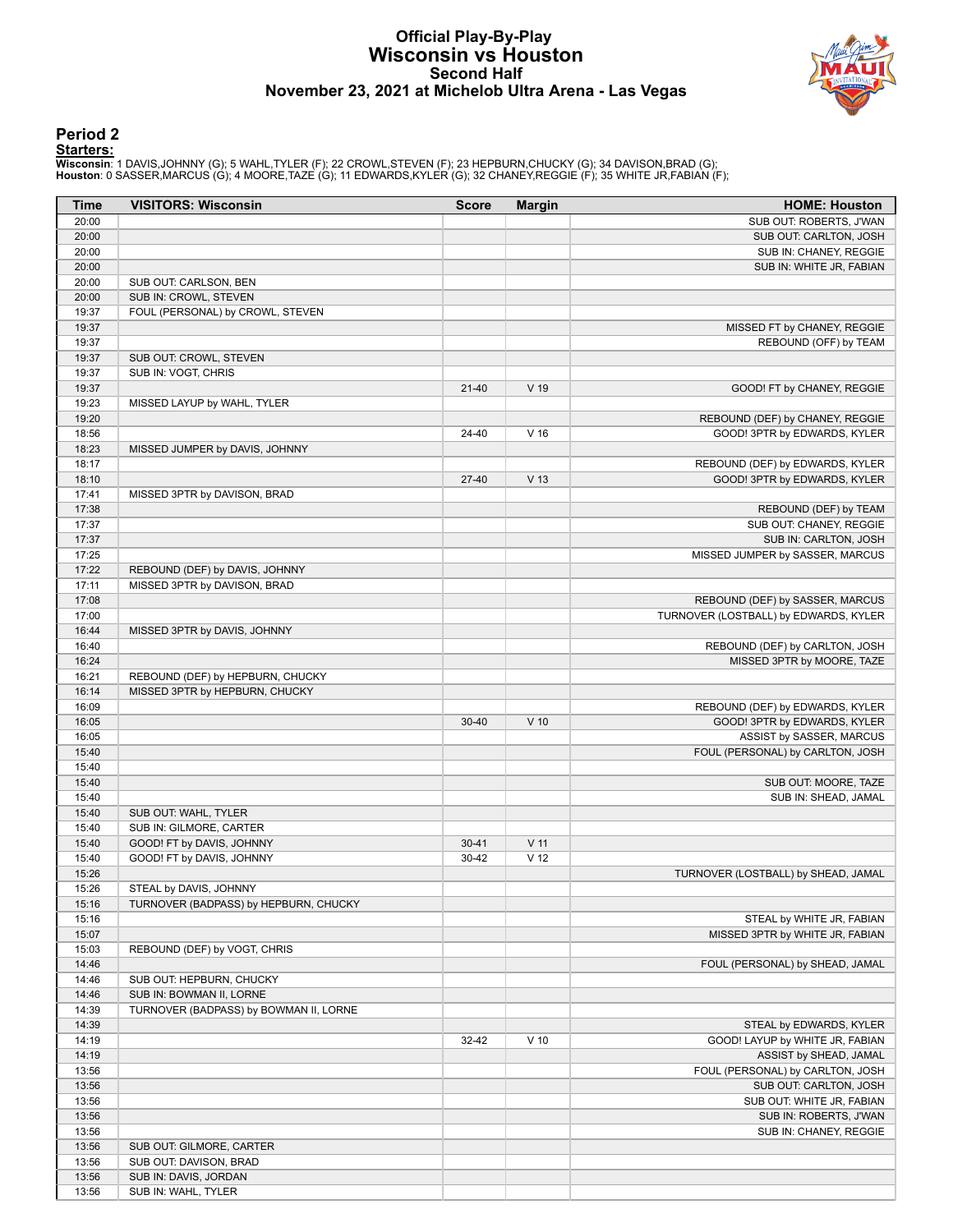| Time           | <b>VISITORS: Wisconsin</b>                     | <b>Score</b> | <b>Margin</b>   | <b>HOME: Houston</b>                  |
|----------------|------------------------------------------------|--------------|-----------------|---------------------------------------|
| 13:42          | GOOD! LAYUP by WAHL, TYLER [PNT]               | $32 - 44$    | V <sub>12</sub> |                                       |
| 13:33          | FOUL (PERSONAL) by DAVIS, JORDAN               |              |                 |                                       |
| 13:18          | FOUL (PERSONAL) by VOGT, CHRIS                 |              |                 |                                       |
| 13:18          |                                                |              |                 | MISSED FT by CHANEY, REGGIE           |
| 13:18          |                                                |              |                 | REBOUND (OFF) by TEAM                 |
| 13:18          |                                                |              |                 | MISSED FT by CHANEY, REGGIE           |
| 13:17          | REBOUND (DEF) by DAVIS, JORDAN                 |              |                 |                                       |
| 12:52          | GOOD! JUMPER by WAHL, TYLER [PNT]              | 32-46        | V <sub>14</sub> |                                       |
| 12:35          |                                                | 34-46        | V <sub>12</sub> | GOOD! LAYUP by CHANEY, REGGIE         |
| 12:35          |                                                |              |                 | ASSIST by SHEAD, JAMAL                |
| 12:18          | MISSED 3PTR by WAHL, TYLER                     |              |                 |                                       |
| 12:14          |                                                |              |                 | REBOUND (DEF) by CHANEY, REGGIE       |
| 12:05          |                                                |              |                 | TURNOVER (LOSTBALL) by ROBERTS, J'WAN |
| 12:05          |                                                |              |                 | SUB OUT: ROBERTS, J'WAN               |
| 12:05          |                                                |              |                 | SUB IN: WHITE JR, FABIAN              |
| 12:05<br>12:05 | SUB OUT: DAVIS, JOHNNY                         |              |                 |                                       |
| 12:05          | SUB OUT: VOGT, CHRIS                           |              |                 |                                       |
| 12:05          | SUB IN: CROWL, STEVEN<br>SUB IN: DAVISON, BRAD |              |                 |                                       |
| 11:35          | GOOD! JUMPER by WAHL, TYLER                    | 34-48        | V <sub>14</sub> |                                       |
| 11:18          |                                                | 36-48        | V <sub>12</sub> | GOOD! LAYUP by CHANEY, REGGIE [PNT]   |
| 11:18          |                                                |              |                 | ASSIST by EDWARDS, KYLER              |
| 10:53          | MISSED 3PTR by WAHL, TYLER                     |              |                 |                                       |
| 10:49          |                                                |              |                 | REBOUND (DEF) by CHANEY, REGGIE       |
| 10:29          | FOUL (PERSONAL) by DAVISON, BRAD               |              |                 |                                       |
| 10:29          |                                                |              |                 |                                       |
| 10:29          | SUB OUT: BOWMAN II, LORNE                      |              |                 |                                       |
| 10:29          | SUB OUT: DAVISON, BRAD                         |              |                 |                                       |
| 10:29          | SUB IN: DAVIS, JOHNNY                          |              |                 |                                       |
| 10:29          | SUB IN: HEPBURN, CHUCKY                        |              |                 |                                       |
| 10:26          |                                                | 39-48        | V <sub>9</sub>  | GOOD! 3PTR by EDWARDS, KYLER          |
| 10:26          |                                                |              |                 | ASSIST by SHEAD, JAMAL                |
| 09:56          | GOOD! LAYUP by WAHL, TYLER                     | 39-50        | $V$ 11          |                                       |
| 09:56          | ASSIST by DAVIS, JOHNNY                        |              |                 |                                       |
| 09:56          |                                                |              |                 | FOUL (PERSONAL) by EDWARDS, KYLER     |
| 09:56          | GOOD! FT by WAHL, TYLER                        | 39-51        | V <sub>12</sub> |                                       |
| 09:43          |                                                |              |                 | MISSED JUMPER by EDWARDS, KYLER       |
| 09:41          |                                                |              |                 | REBOUND (OFF) by TEAM                 |
| 09:25          |                                                |              |                 | MISSED 3PTR by EDWARDS, KYLER         |
| 09:23          | REBOUND (DEF) by TEAM                          |              |                 |                                       |
| 09:10          |                                                |              |                 | FOUL (PERSONAL) by CHANEY, REGGIE     |
| 09:06          | MISSED 3PTR by CROWL, STEVEN                   |              |                 |                                       |
| 09:00          |                                                |              |                 | REBOUND (DEF) by WHITE JR, FABIAN     |
| 08:56          |                                                | 41-51        | $V$ 10          | GOOD! LAYUP by SHEAD, JAMAL           |
| 08:34          | TURNOVER (BADPASS) by CROWL, STEVEN            |              |                 |                                       |
| 08:34          |                                                |              |                 | STEAL by SHEAD, JAMAL                 |
| 08:29<br>08:29 | FOUL (PERSONAL) by DAVIS, JOHNNY               | 43-51        | V8              | GOOD! LAYUP by SHEAD, JAMAL [FB]      |
| 08:29          |                                                |              |                 | SUB OUT: CHANEY, REGGIE               |
| 08:29          |                                                |              |                 | SUB IN: ROBERTS, J'WAN                |
| 08:29          | SUB OUT: DAVIS, JORDAN                         |              |                 |                                       |
| 08:29          | SUB OUT: CROWL, STEVEN                         |              |                 |                                       |
| 08:29          | SUB IN: CARLSON, BEN                           |              |                 |                                       |
| 08:29          | SUB IN: DAVISON, BRAD                          |              |                 |                                       |
| 08:29          |                                                |              |                 | MISSED FT by SHEAD, JAMAL             |
| 08:27          | REBOUND (DEF) by WAHL, TYLER                   |              |                 |                                       |
| 08:05          | MISSED JUMPER by WAHL, TYLER                   |              |                 |                                       |
| 08:01          |                                                |              |                 | REBOUND (DEF) by WHITE JR, FABIAN     |
| 07:50          |                                                | 45-51        | $V_6$           | GOOD! LAYUP by WHITE JR, FABIAN       |
| 07:30          |                                                |              |                 | FOUL (PERSONAL) by SHEAD, JAMAL       |
| 07:30          |                                                |              |                 |                                       |
| 07:30          |                                                |              |                 | SUB OUT: SHEAD, JAMAL                 |
| 07:30          |                                                |              |                 | SUB IN: MOORE, TAZE                   |
| 07:30          | GOOD! FT by DAVISON, BRAD                      | 45-52        | V <sub>7</sub>  |                                       |
| 07:30          | GOOD! FT by DAVISON, BRAD                      | 45-53        | V8              |                                       |
| 07:21          | FOUL (PERSONAL) by HEPBURN, CHUCKY             |              |                 |                                       |
| 07:10          |                                                | 48-53        | V <sub>5</sub>  | GOOD! 3PTR by SASSER, MARCUS          |
| 07:10          |                                                |              |                 | ASSIST by WHITE JR, FABIAN            |
| 06:36          | MISSED 3PTR by DAVISON, BRAD                   |              |                 |                                       |
| 06:36          | REBOUND (OFF) by TEAM                          |              |                 |                                       |
| 06:36          | TURNOVER (SHOTCLOCK) by TEAM                   |              |                 |                                       |
| 06:36          | SUB OUT: CARLSON, BEN                          |              |                 |                                       |
| 06:36          | SUB IN: CROWL, STEVEN                          |              |                 |                                       |
| 06:27<br>06:24 | REBOUND (DEF) by CROWL, STEVEN                 |              |                 | MISSED 3PTR by SASSER, MARCUS         |
| 06:06          | GOOD! JUMPER by DAVIS, JOHNNY [PNT]            | 48-55        | V <sub>7</sub>  |                                       |
|                |                                                |              |                 |                                       |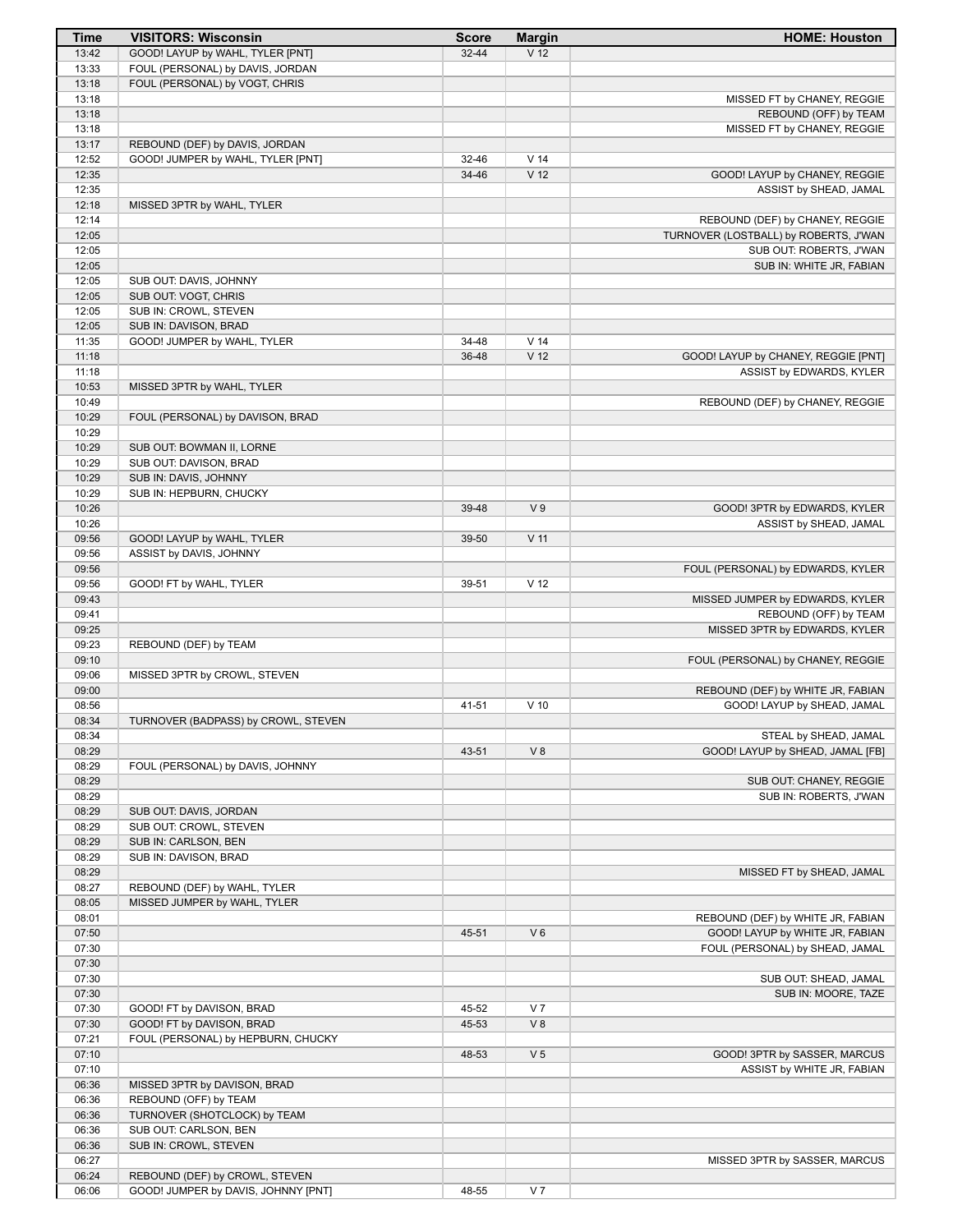| Time           | <b>VISITORS: Wisconsin</b>                             | <b>Score</b>   | <b>Margin</b>                    | <b>HOME: Houston</b>                                     |
|----------------|--------------------------------------------------------|----------------|----------------------------------|----------------------------------------------------------|
| 05:47          |                                                        |                |                                  | FOUL (OFF) by EDWARDS, KYLER                             |
| 05:47          |                                                        |                |                                  | TURNOVER (OFFENSIVE) by EDWARDS, KYLER                   |
| 05:47          |                                                        |                |                                  | SUB OUT: MOORE, TAZE                                     |
| 05:47<br>05:41 | FOUL (OFF) by DAVISON, BRAD                            |                |                                  | SUB IN: SHEAD, JAMAL                                     |
| 05:41          | TURNOVER (OFFENSIVE) by DAVISON, BRAD                  |                |                                  |                                                          |
| 05:41          |                                                        |                |                                  | SUB OUT: EDWARDS, KYLER                                  |
| 05:41          |                                                        |                |                                  | SUB IN: MARK, TRAMON                                     |
| 05:41          | SUB OUT: DAVISON, BRAD                                 |                |                                  |                                                          |
| 05:41          | SUB IN: BOWMAN II, LORNE                               |                |                                  |                                                          |
| 05:35          |                                                        |                |                                  | MISSED 3PTR by SASSER, MARCUS                            |
| 05:30          | REBOUND (DEF) by HEPBURN, CHUCKY                       |                |                                  |                                                          |
| 05:20<br>05:20 | TURNOVER (LOSTBALL) by HEPBURN, CHUCKY                 |                |                                  | STEAL by SASSER, MARCUS                                  |
| 05:11          |                                                        | 50-55          | V <sub>5</sub>                   | GOOD! LAYUP by MARK, TRAMON                              |
| 05:11          |                                                        |                |                                  | ASSIST by SASSER, MARCUS                                 |
| 05:01          | TIMEOUT 30SEC                                          |                |                                  |                                                          |
| 05:01          |                                                        |                |                                  |                                                          |
| 04:51          | MISSED LAYUP by WAHL, TYLER                            |                |                                  |                                                          |
| 04:51<br>04:46 |                                                        |                |                                  | BLOCK by ROBERTS, J'WAN<br>REBOUND (DEF) by MARK, TRAMON |
| 04:44          |                                                        | 52-55          | $V_3$                            | GOOD! LAYUP by SHEAD, JAMAL [FB]                         |
| 04:44          | FOUL (PERSONAL) by WAHL, TYLER                         |                |                                  |                                                          |
| 04:44          |                                                        |                |                                  | MISSED FT by SHEAD, JAMAL                                |
| 04:44          |                                                        |                |                                  | ASSIST by MARK, TRAMON                                   |
| 04:43          | REBOUND (DEF) by WAHL, TYLER                           |                |                                  |                                                          |
| 04:34          |                                                        |                |                                  | FOUL (PERSONAL) by SASSER, MARCUS                        |
| 04:34<br>04:34 | GOOD! FT by DAVIS, JOHNNY<br>GOOD! FT by DAVIS, JOHNNY | 52-56<br>52-57 | V <sub>4</sub><br>V <sub>5</sub> |                                                          |
| 04:21          |                                                        |                |                                  | TURNOVER (BADPASS) by SHEAD, JAMAL                       |
| 04:21          | STEAL by DAVIS, JOHNNY                                 |                |                                  |                                                          |
| 04:17          | GOOD! DUNK by DAVIS, JOHNNY [FB]                       | 52-59          | V <sub>7</sub>                   |                                                          |
| 03:48          |                                                        |                |                                  | MISSED JUMPER by SASSER, MARCUS                          |
| 03:46          |                                                        |                |                                  | REBOUND (OFF) by ROBERTS, J'WAN                          |
| 03:45          | FOUL (PERSONAL) by HEPBURN, CHUCKY                     |                |                                  |                                                          |
| 03:45<br>03:45 | SUB OUT: BOWMAN II, LORNE                              |                |                                  |                                                          |
| 03:45          | SUB IN: DAVISON, BRAD                                  |                |                                  |                                                          |
| 03:45          |                                                        | 53-59          | $V_6$                            | GOOD! FT by ROBERTS, J'WAN                               |
| 03:45          |                                                        |                |                                  | MISSED FT by ROBERTS, J'WAN                              |
| 03:43          |                                                        |                |                                  | REBOUND (OFF) by TEAM                                    |
| 03:42          |                                                        |                |                                  | SUB OUT: ROBERTS, J'WAN                                  |
| 03:42<br>03:38 |                                                        | 56-59          | $V_3$                            | SUB IN: EDWARDS, KYLER<br>GOOD! 3PTR by SASSER, MARCUS   |
| 03:23          |                                                        |                |                                  | FOUL (PERSONAL) by MARK, TRAMON                          |
| 03:23          | MISSED FT by WAHL, TYLER                               |                |                                  |                                                          |
| 03:22          |                                                        |                |                                  | REBOUND (DEF) by EDWARDS, KYLER                          |
| 03:04          |                                                        |                |                                  | MISSED JUMPER by MARK, TRAMON                            |
| 03:01          | REBOUND (DEF) by WAHL, TYLER                           |                |                                  |                                                          |
| 02:43<br>02:25 | GOOD! LAYUP by DAVIS, JOHNNY                           | 56-61<br>58-61 | V <sub>5</sub><br>V <sub>3</sub> | GOOD! JUMPER by SASSER, MARCUS [PNT]                     |
| 01:58          |                                                        |                |                                  | FOUL (PERSONAL) by SHEAD, JAMAL                          |
| 01:58          | GOOD! FT by DAVISON, BRAD                              | 58-62          | V <sub>4</sub>                   |                                                          |
| 01:58          | GOOD! FT by DAVISON, BRAD                              | 58-63          | V <sub>5</sub>                   |                                                          |
| 01:35          | FOUL (PERSONAL) by CROWL, STEVEN                       |                |                                  |                                                          |
| 01:35          |                                                        | 59-63          | V <sub>4</sub>                   | GOOD! FT by SHEAD, JAMAL                                 |
| 01:35<br>01:35 |                                                        | 60-63          | V <sub>3</sub>                   | GOOD! FT by SHEAD, JAMAL<br>SUB OUT: MARK, TRAMON        |
| 01:35          |                                                        |                |                                  | SUB IN: CHANEY, REGGIE                                   |
| 01:13          | MISSED 3PTR by DAVIS, JOHNNY                           |                |                                  |                                                          |
| 01:08          |                                                        |                |                                  | REBOUND (DEF) by SASSER, MARCUS                          |
| 00:51          |                                                        |                |                                  | MISSED LAYUP by SHEAD, JAMAL                             |
| 00:51          |                                                        |                |                                  | REBOUND (OFF) by SHEAD, JAMAL                            |
| 00:51          | BLOCK by HEPBURN, CHUCKY                               |                |                                  |                                                          |
| 00:47<br>00:45 | REBOUND (DEF) by DAVIS, JOHNNY                         |                |                                  | MISSED 3PTR by SASSER, MARCUS                            |
| 00:45          |                                                        |                |                                  | FOUL (PERSONAL) by CHANEY, REGGIE                        |
| 00:45          | GOOD! FT by DAVIS, JOHNNY                              | 60-64          | V <sub>4</sub>                   |                                                          |
| 00:45          |                                                        |                |                                  | SUB OUT: CHANEY, REGGIE                                  |
| 00:45          |                                                        |                |                                  | SUB IN: MARK, TRAMON                                     |
| 00:45          | GOOD! FT by DAVIS, JOHNNY                              | 60-65          | V <sub>5</sub>                   |                                                          |
| 00:45<br>00:40 |                                                        | 63-65          | V <sub>2</sub>                   | <b>TIMEOUT TEAM</b><br>GOOD! 3PTR by EDWARDS, KYLER [FB] |
| 00:40          |                                                        |                |                                  | ASSIST by SHEAD, JAMAL                                   |
| 00:10          | MISSED JUMPER by DAVIS, JOHNNY                         |                |                                  |                                                          |
| 00:05          |                                                        |                |                                  | REBOUND (DEF) by SHEAD, JAMAL                            |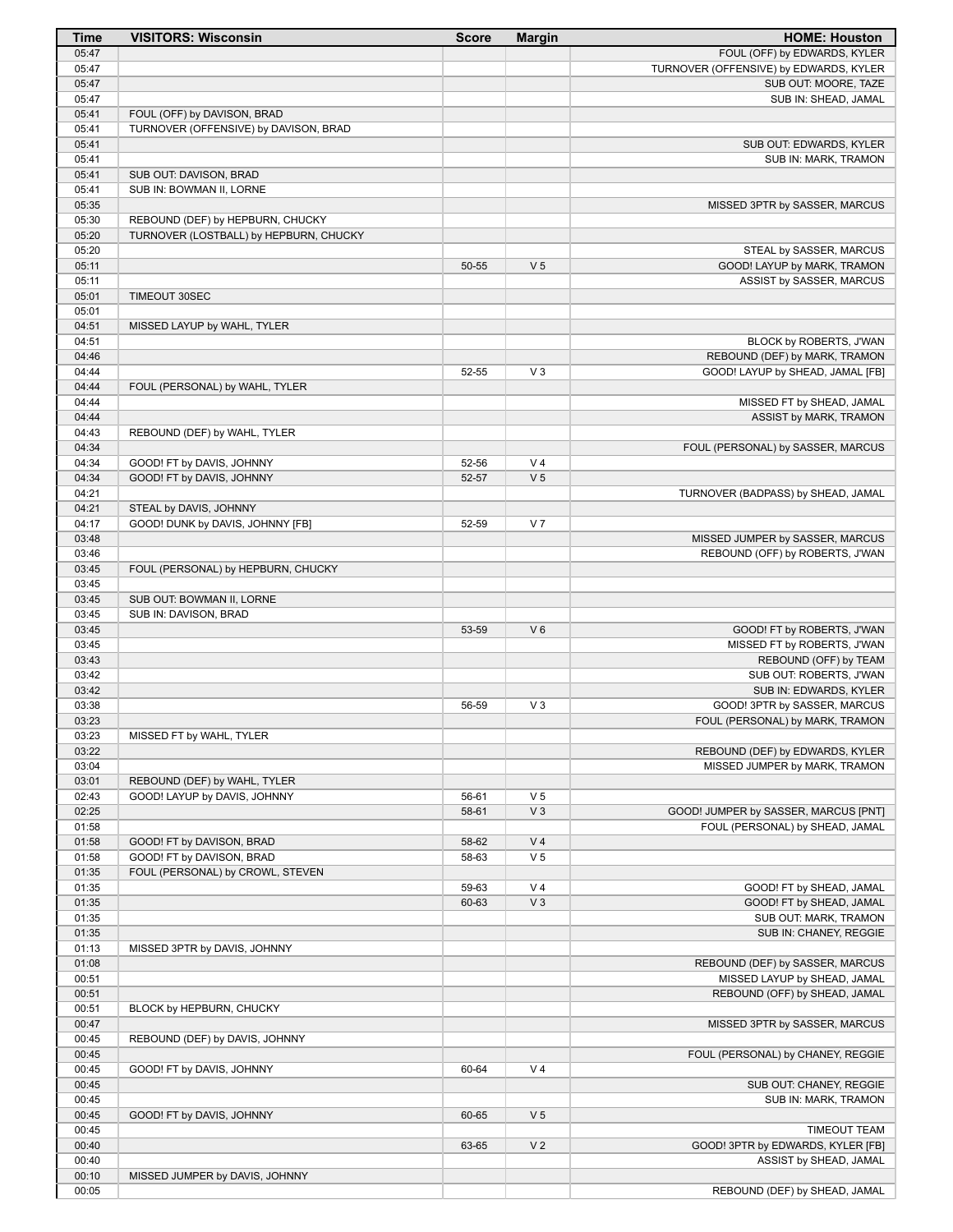# **Wisconsin 65, Houston 63**

| <b>Points (This Period)</b> | <b>WIS</b>     | <b>HOU</b>     |
|-----------------------------|----------------|----------------|
| In the Paint                | 12             | 18             |
| Off Turns                   |                | 6              |
| 2nd Chance                  |                |                |
| Fast Break                  |                |                |
| Bench                       |                |                |
| Per Poss                    | 0.781<br>13/32 | 1.344<br>18/32 |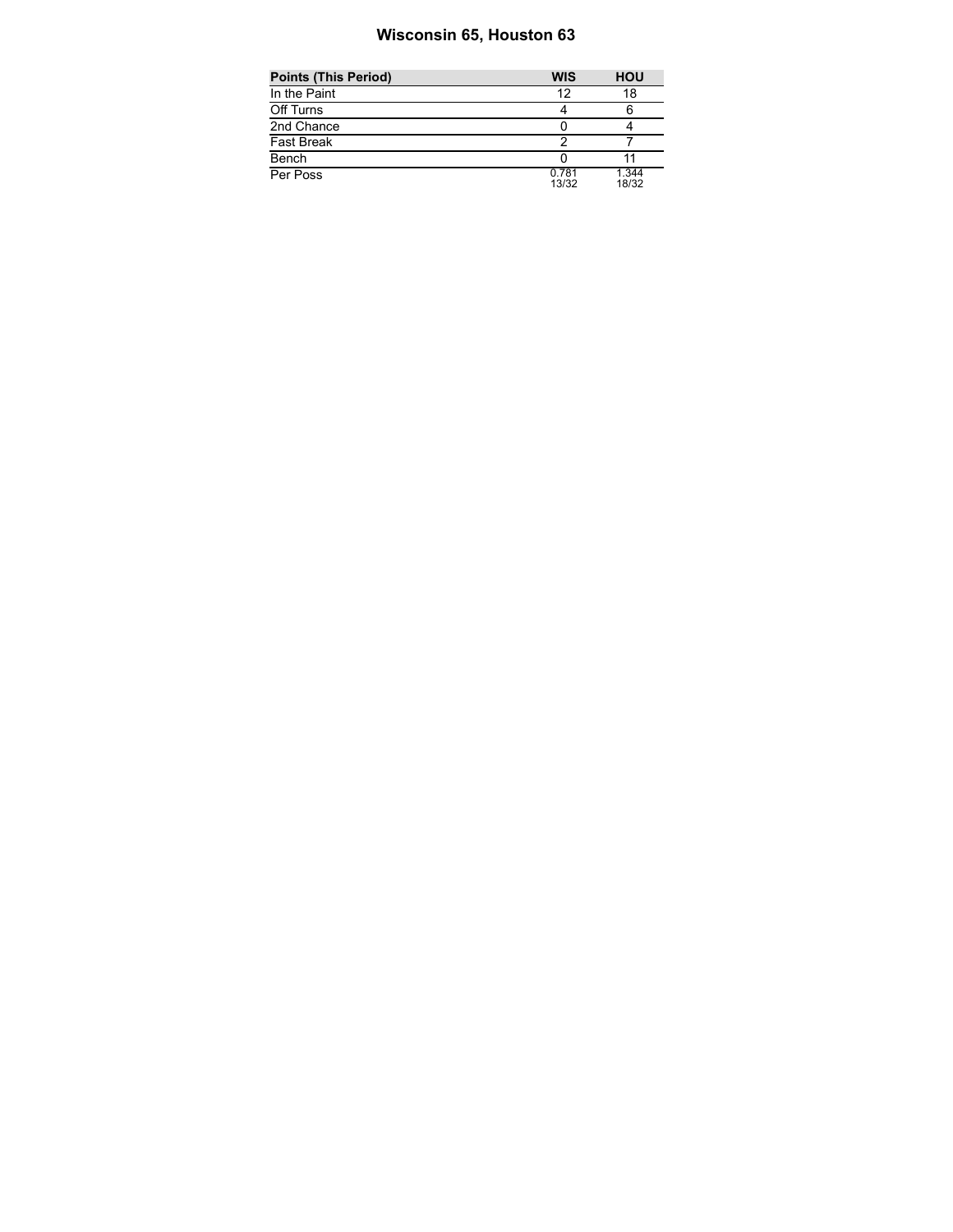#### **Official Scoring/Possession Reference Chart Wisconsin vs Houston Period 1 November 23, 2021 at Michelob Ultra Arena - Las Vegas**



**Period 1**

<mark>Starters:</mark><br>Wisconsin: 1 DAVIS,JOHNNY (G); 5 WAHL,TYLER (F); 22 CROWL,STEVEN (F); 23 HEPBURN,CHUCKY (G); 34 DAVISON,BRAD (G);<br>Houston: 0 SASSER,MARCUS (G); 4 MOORE,TAZE (G); 11 EDWARDS,KYLER (G); 32 CHANEY,REGGIE (F); 35 W

| <b>Time</b> | <b>VISITORS: Wisconsin</b>          | <b>Score</b> | <b>Margin</b>   | <b>HOME: Houston</b>               |
|-------------|-------------------------------------|--------------|-----------------|------------------------------------|
| 18:36       | GOOD! JUMPER by CROWL, STEVEN [PNT] | $0 - 2$      | V <sub>2</sub>  |                                    |
| 17:27       | GOOD! JUMPER by DAVIS, JOHNNY       | $0 - 4$      | V <sub>4</sub>  |                                    |
| 16:42       | GOOD! 3PTR by DAVIS, JOHNNY         | $0 - 7$      | V <sub>7</sub>  |                                    |
| 16:13       | GOOD! 3PTR by HEPBURN, CHUCKY       | $0 - 10$     | $V$ 10          |                                    |
| 15:40       | GOOD! 3PTR by DAVIS, JOHNNY [FB]    | $0 - 13$     | V <sub>13</sub> |                                    |
| 15:19       |                                     | $2 - 13$     | V <sub>11</sub> | GOOD! LAYUP by CHANEY, REGGIE      |
| 14:25       |                                     | $4 - 13$     | V <sub>9</sub>  | GOOD! LAYUP by ROBERTS, J'WAN      |
| 14:14       | GOOD! 3PTR by DAVIS, JOHNNY         | $4 - 16$     | V <sub>12</sub> |                                    |
| 13:33       | GOOD! FT by CROWL, STEVEN           | $4 - 17$     | V <sub>13</sub> |                                    |
| 11:34       |                                     | $7 - 17$     | $V$ 10          | GOOD! 3PTR by EDWARDS, KYLER       |
| 11:09       | GOOD! DUNK by CARLSON, BEN          | $7 - 19$     | V <sub>12</sub> |                                    |
| 10:16       | GOOD! LAYUP by CROWL, STEVEN [PNT]  | $7 - 21$     | V <sub>14</sub> |                                    |
| 08:21       | GOOD! 3PTR by CROWL, STEVEN         | $7 - 24$     | V <sub>17</sub> |                                    |
| 07:46       |                                     | $9 - 24$     | V <sub>15</sub> | GOOD! JUMPER by MARK, TRAMON       |
| 07:18       | GOOD! JUMPER by DAVIS, JOHNNY [PNT] | $9 - 26$     | V <sub>17</sub> |                                    |
| 06:16       |                                     | 12-26        | V <sub>14</sub> | GOOD! 3PTR by SASSER, MARCUS       |
| 04:54       | GOOD! JUMPER by CARLSON, BEN [PNT]  | 12-28        | V <sub>16</sub> |                                    |
| 04:31       |                                     | $14 - 28$    | V <sub>14</sub> | GOOD! LAYUP by CARLTON, JOSH [PNT] |
| 04:22       | GOOD! 3PTR by DAVIS, JOHNNY         | 14-31        | V <sub>17</sub> |                                    |
| 04:00       |                                     | 15-31        | V <sub>16</sub> | GOOD! FT by ROBERTS, J'WAN         |
| 04:00       |                                     | 16-31        | V <sub>15</sub> | GOOD! FT by ROBERTS, J'WAN         |
| 03:42       |                                     | 18-31        | V <sub>13</sub> | GOOD! JUMPER by MARK, TRAMON [PNT] |
| 03:21       | GOOD! LAYUP by BOWMAN II, LORNE     | 18-33        | V <sub>15</sub> |                                    |
| 02:37       | GOOD! JUMPER by DAVISON, BRAD       | 18-35        | V 17            |                                    |
| 02:13       | GOOD! 3PTR by DAVISON, BRAD         | 18-38        | V <sub>20</sub> |                                    |
| 01:48       |                                     | 19-38        | V <sub>19</sub> | GOOD! FT by MARK, TRAMON           |
| 01:48       |                                     | 20-38        | V 18            | GOOD! FT by MARK, TRAMON           |
| 00:46       | GOOD! DUNK by DAVIS, JOHNNY         | $20 - 40$    | V <sub>20</sub> |                                    |

**Wisconsin 40, Houston 20**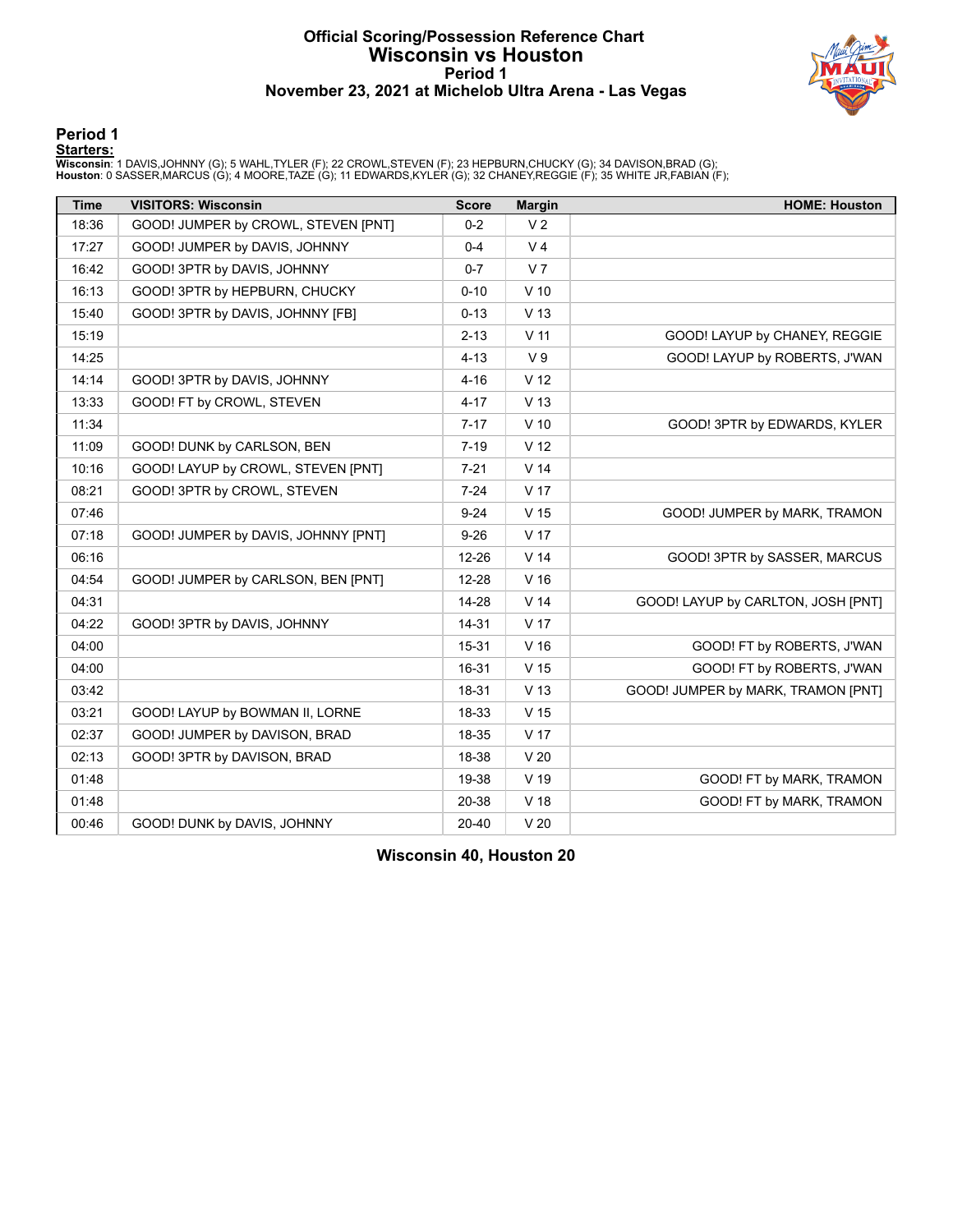#### **Official Scoring/Possession Reference Chart Wisconsin vs Houston Period 2 November 23, 2021 at Michelob Ultra Arena - Las Vegas**



### **Period 2**

<mark>Starters:</mark><br>Wisconsin: 1 DAVIS,JOHNNY (G); 5 WAHL,TYLER (F); 22 CROWL,STEVEN (F); 23 HEPBURN,CHUCKY (G); 34 DAVISON,BRAD (G);<br>Houston: 0 SASSER,MARCUS (G); 4 MOORE,TAZE (G); 11 EDWARDS,KYLER (G); 32 CHANEY,REGGIE (F); 35 W

| Time  | <b>VISITORS: Wisconsin</b>          | <b>Score</b> | <b>Margin</b>   | <b>HOME: Houston</b>                 |
|-------|-------------------------------------|--------------|-----------------|--------------------------------------|
| 19:37 |                                     | $21 - 40$    | $V$ 19          | GOOD! FT by CHANEY, REGGIE           |
| 18:56 |                                     | 24-40        | V <sub>16</sub> | GOOD! 3PTR by EDWARDS, KYLER         |
| 18:10 |                                     | 27-40        | V <sub>13</sub> | GOOD! 3PTR by EDWARDS, KYLER         |
| 16:05 |                                     | 30-40        | $V$ 10          | GOOD! 3PTR by EDWARDS, KYLER         |
| 15:40 | GOOD! FT by DAVIS, JOHNNY           | $30 - 41$    | $V$ 11          |                                      |
| 15:40 | GOOD! FT by DAVIS, JOHNNY           | 30-42        | V <sub>12</sub> |                                      |
| 14:19 |                                     | 32-42        | $V$ 10          | GOOD! LAYUP by WHITE JR, FABIAN      |
| 13:42 | GOOD! LAYUP by WAHL, TYLER [PNT]    | 32-44        | V <sub>12</sub> |                                      |
| 12:52 | GOOD! JUMPER by WAHL, TYLER [PNT]   | 32-46        | V <sub>14</sub> |                                      |
| 12:35 |                                     | 34-46        | V <sub>12</sub> | GOOD! LAYUP by CHANEY, REGGIE        |
| 11:35 | GOOD! JUMPER by WAHL, TYLER         | 34-48        | V <sub>14</sub> |                                      |
| 11:18 |                                     | 36-48        | V <sub>12</sub> | GOOD! LAYUP by CHANEY, REGGIE [PNT]  |
| 10:26 |                                     | 39-48        | V <sub>9</sub>  | GOOD! 3PTR by EDWARDS, KYLER         |
| 09:56 | GOOD! LAYUP by WAHL, TYLER          | 39-50        | V <sub>11</sub> |                                      |
| 09:56 | GOOD! FT by WAHL, TYLER             | 39-51        | V <sub>12</sub> |                                      |
| 08:56 |                                     | 41-51        | $V$ 10          | GOOD! LAYUP by SHEAD, JAMAL          |
| 08:29 |                                     | 43-51        | V8              | GOOD! LAYUP by SHEAD, JAMAL [FB]     |
| 07:50 |                                     | 45-51        | $V_6$           | GOOD! LAYUP by WHITE JR, FABIAN      |
| 07:30 | GOOD! FT by DAVISON, BRAD           | 45-52        | V <sub>7</sub>  |                                      |
| 07:30 | GOOD! FT by DAVISON, BRAD           | 45-53        | V8              |                                      |
| 07:10 |                                     | 48-53        | V <sub>5</sub>  | GOOD! 3PTR by SASSER, MARCUS         |
| 06:06 | GOOD! JUMPER by DAVIS, JOHNNY [PNT] | 48-55        | V <sub>7</sub>  |                                      |
| 05:11 |                                     | 50-55        | V <sub>5</sub>  | GOOD! LAYUP by MARK, TRAMON          |
| 04:44 |                                     | 52-55        | V <sub>3</sub>  | GOOD! LAYUP by SHEAD, JAMAL [FB]     |
| 04:34 | GOOD! FT by DAVIS, JOHNNY           | 52-56        | V <sub>4</sub>  |                                      |
| 04:34 | GOOD! FT by DAVIS, JOHNNY           | 52-57        | V <sub>5</sub>  |                                      |
| 04:17 | GOOD! DUNK by DAVIS, JOHNNY [FB]    | 52-59        | V <sub>7</sub>  |                                      |
| 03:45 |                                     | 53-59        | $V_6$           | GOOD! FT by ROBERTS, J'WAN           |
| 03:38 |                                     | 56-59        | V <sub>3</sub>  | GOOD! 3PTR by SASSER, MARCUS         |
| 02:43 | GOOD! LAYUP by DAVIS, JOHNNY        | 56-61        | V <sub>5</sub>  |                                      |
| 02:25 |                                     | 58-61        | $V_3$           | GOOD! JUMPER by SASSER, MARCUS [PNT] |
| 01:58 | GOOD! FT by DAVISON, BRAD           | 58-62        | V 4             |                                      |
| 01:58 | GOOD! FT by DAVISON, BRAD           | 58-63        | V <sub>5</sub>  |                                      |
| 01:35 |                                     | 59-63        | V <sub>4</sub>  | GOOD! FT by SHEAD, JAMAL             |
| 01:35 |                                     | 60-63        | $V_3$           | GOOD! FT by SHEAD, JAMAL             |
| 00:45 | GOOD! FT by DAVIS, JOHNNY           | 60-64        | V <sub>4</sub>  |                                      |
| 00:45 | GOOD! FT by DAVIS, JOHNNY           | 60-65        | V <sub>5</sub>  |                                      |
| 00:40 |                                     | 63-65        | V <sub>2</sub>  | GOOD! 3PTR by EDWARDS, KYLER [FB]    |

**Wisconsin 65, Houston 63**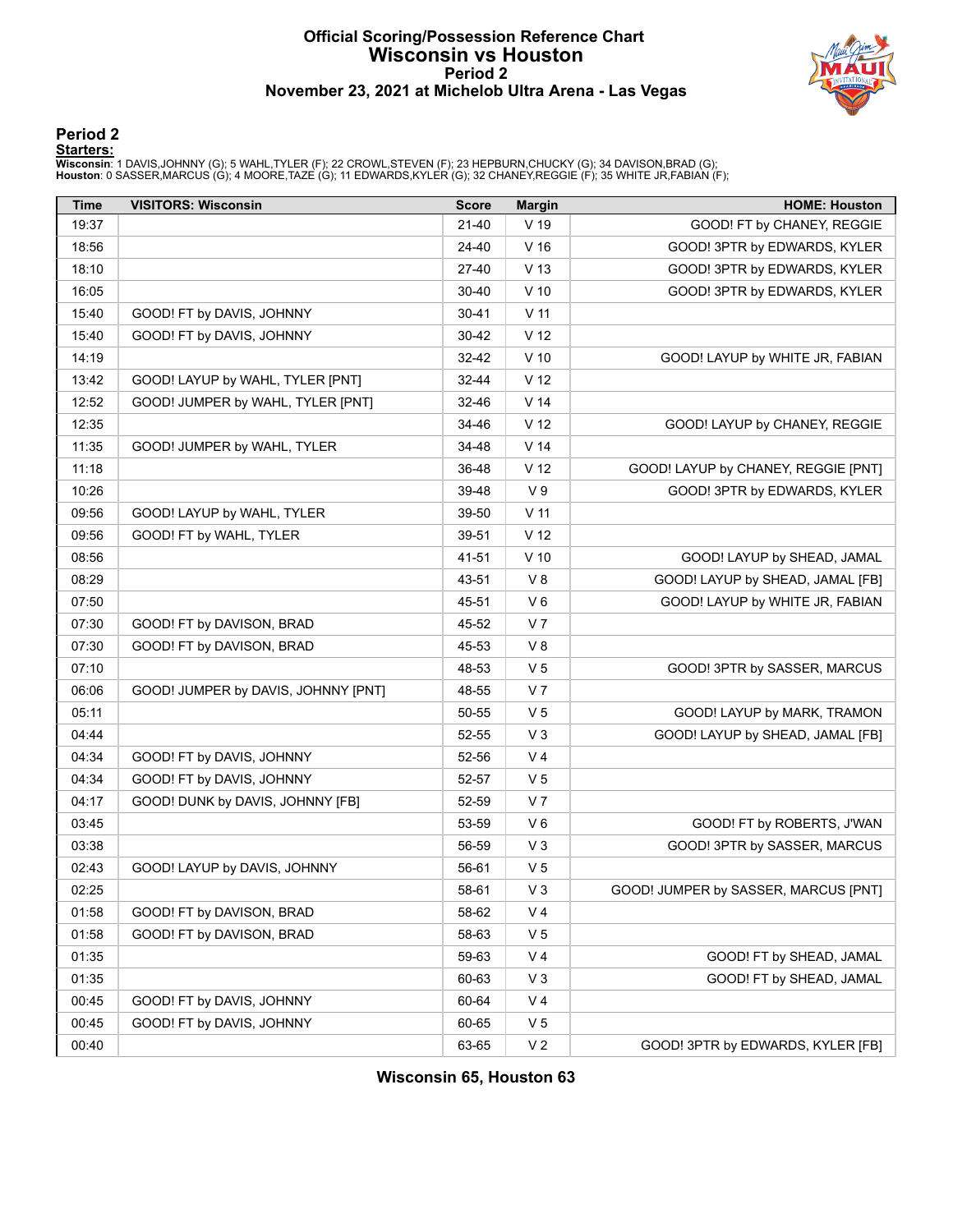#### **Official Substitutions Log Wisconsin vs Houston Period 1 November 23, 2021 at Michelob Ultra Arena - Las Vegas**



| <b>VISITORS: Wisconsin</b>   | Time  | <b>Score</b> | <b>HOME: Houston</b>      |
|------------------------------|-------|--------------|---------------------------|
| 1 DAVIS, JOHNNY              |       |              | 0 SASSER, MARCUS          |
| 5 WAHL, TYLER                |       |              | 4 MOORE, TAZE             |
| 22 CROWL, STEVEN             |       |              | 11 EDWARDS, KYLER         |
| 23 HEPBURN, CHUCKY           |       |              | 32 CHANEY, REGGIE         |
| 34 DAVISON, BRAD             |       |              | 35 WHITE JR, FABIAN       |
|                              | 16:15 | $7-0$        | SUB OUT: MOORE, TAZE      |
|                              | 16:15 |              | SUB OUT: WHITE JR, FABIAN |
|                              | 16:15 |              | SUB IN: MARK, TRAMON      |
|                              | 16:15 |              | SUB IN: ROBERTS, J'WAN    |
| SUB OUT: 5 WAHL, TYLER       | 15:34 | $13-0$       |                           |
| SUB IN: 14 GILMORE, CARTER   | 15:34 |              |                           |
|                              | 13:33 | $17 - 4$     | SUB OUT: MARK, TRAMON     |
|                              | 13:33 |              | SUB OUT: ROBERTS, J'WAN   |
|                              | 13:33 |              | SUB OUT: CHANEY, REGGIE   |
|                              | 13:33 |              | SUB IN: SHEAD, JAMAL      |
|                              | 13:33 |              | SUB IN: CARLTON, JOSH     |
|                              | 13:33 |              | SUB IN: WHITE JR, FABIAN  |
| SUB OUT: 23 HEPBURN, CHUCKY  | 13:33 |              |                           |
| SUB IN: 11 BOWMAN II, LORNE  | 13:33 |              |                           |
| SUB OUT: 22 CROWL, STEVEN    | 13:16 | $17 - 4$     |                           |
| SUB IN: 33 VOGT, CHRIS       | 13:16 |              |                           |
| SUB OUT: 1 DAVIS, JOHNNY     | 13:16 |              |                           |
| SUB IN: 5 WAHL, TYLER        | 13:16 |              |                           |
|                              | 12:16 | $17 - 4$     | SUB OUT: SASSER, MARCUS   |
|                              | 12:16 |              | SUB IN: MOORE.TAZE        |
| SUB OUT: 14 GILMORE, CARTER  | 12:16 |              |                           |
| SUB OUT: 34 DAVISON, BRAD    | 12:16 |              |                           |
| SUB IN: 1 DAVIS, JOHNNY      | 12:16 |              |                           |
| SUB IN: 20 CARLSON, BEN      | 12:16 |              |                           |
| SUB OUT: 11 BOWMAN II, LORNE | 11:56 | $17 - 4$     |                           |
| SUB IN: 23 HEPBURN, CHUCKY   | 11:56 |              |                           |
| SUB OUT: 33 VOGT, CHRIS      | 10:38 | $19 - 7$     |                           |
| SUB IN: 22 CROWL, STEVEN     | 10:38 |              |                           |
|                              | 10:08 | $21 - 7$     | SUB OUT: MOORE, TAZE      |
|                              | 10:08 |              | SUB OUT: CARLTON, JOSH    |
|                              | 10:08 |              | SUB IN: SASSER, MARCUS    |
|                              | 10:08 |              | SUB IN: CHANEY, REGGIE    |
|                              | 09:54 | $21 - 7$     | SUB OUT: WHITE JR, FABIAN |
|                              | 09:54 |              | SUB IN: ROBERTS, J'WAN    |
|                              | 07:58 | $24 - 7$     | SUB OUT: SHEAD, JAMAL     |
|                              | 07:58 |              | SUB IN: MARK, TRAMON      |
| SUB OUT: 5 WAHL, TYLER       | 07:58 |              |                           |
| SUB OUT: 20 CARLSON.BEN      | 07:58 |              |                           |
| SUB IN: 14 GILMORE, CARTER   | 07:58 |              |                           |
| SUB IN: 34 DAVISON.BRAD      | 07:58 |              |                           |
|                              | 05:28 | 26-12        | SUB OUT: EDWARDS, KYLER   |
|                              | 05:28 |              | SUB OUT: CHANEY, REGGIE   |
|                              | 05:28 |              | SUB IN: SHEAD, JAMAL      |
|                              | 05:28 |              | SUB IN: CARLTON, JOSH     |
| SUB OUT: 23 HEPBURN, CHUCKY  | 05:28 |              |                           |
| SUB IN: 11 BOWMAN II, LORNE  | 05:28 |              |                           |
| SUB OUT: 22 CROWL, STEVEN    | 05:15 | 26-12        |                           |
| SUB IN: 20 CARLSON, BEN      | 05:15 |              |                           |
|                              | 04:00 | $31 - 14$    | SUB OUT: SHEAD, JAMAL     |
|                              | 04:00 |              | SUB IN: MOORE, TAZE       |
| SUB OUT: 14 GILMORE, CARTER  | 04:00 |              |                           |
| SUB IN: 5 WAHL, TYLER        | 04:00 |              |                           |
| SUB OUT: 11 BOWMAN II, LORNE | 02:20 | $35-18$      |                           |
| SUB IN: 23 HEPBURN, CHUCKY   | 02:20 |              |                           |
| SUB OUT: 34 DAVISON, BRAD    | 01:48 | $38-18$      |                           |
| SUB IN: 11 BOWMAN II, LORNE  | 01:48 |              |                           |
|                              | 01:48 |              | SUB OUT: MARK, TRAMON     |
|                              | 01:48 |              | SUB IN: EDWARDS, KYLER    |
| SUB OUT: 11 BOWMAN II, LORNE | 00:01 | 40-20        |                           |
| SUB IN: 34 DAVISON, BRAD     | 00:01 |              |                           |